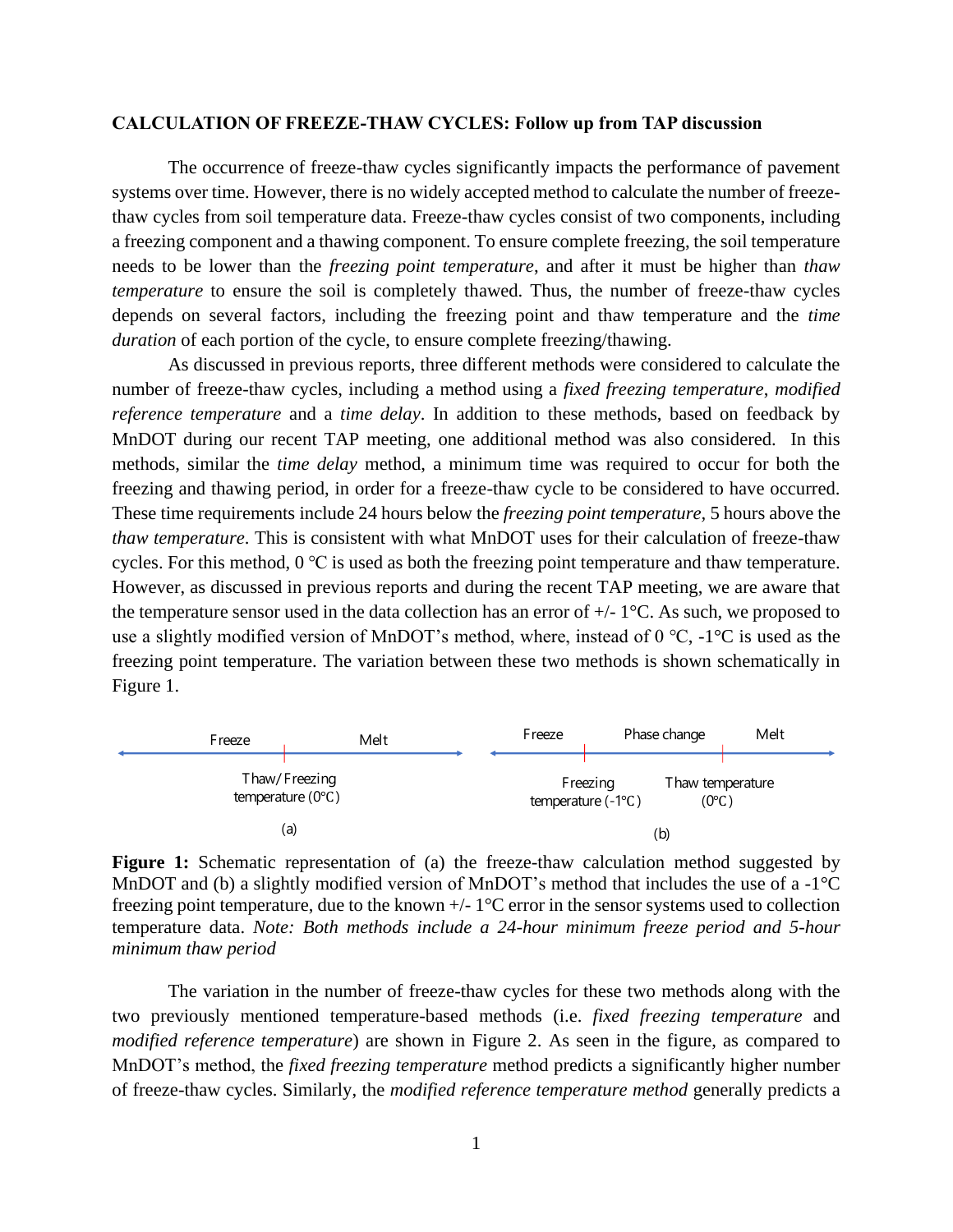smaller number of cycles for all the depths. When comparing the number of freeze-thaw cycles calculated using MnDOT's method (i.e. Figure 1a) and the modified version of this (i.e. Figure 1b), these methods have similar results (Figure 2). The modified version generally predicts a slightly smaller number of freeze-thaw cycles. Based on this comparison, and since we feel it is important to consider the temperature sensor error, we proposed to use MnDOT's method with the modified freezing point temperature (-1°C).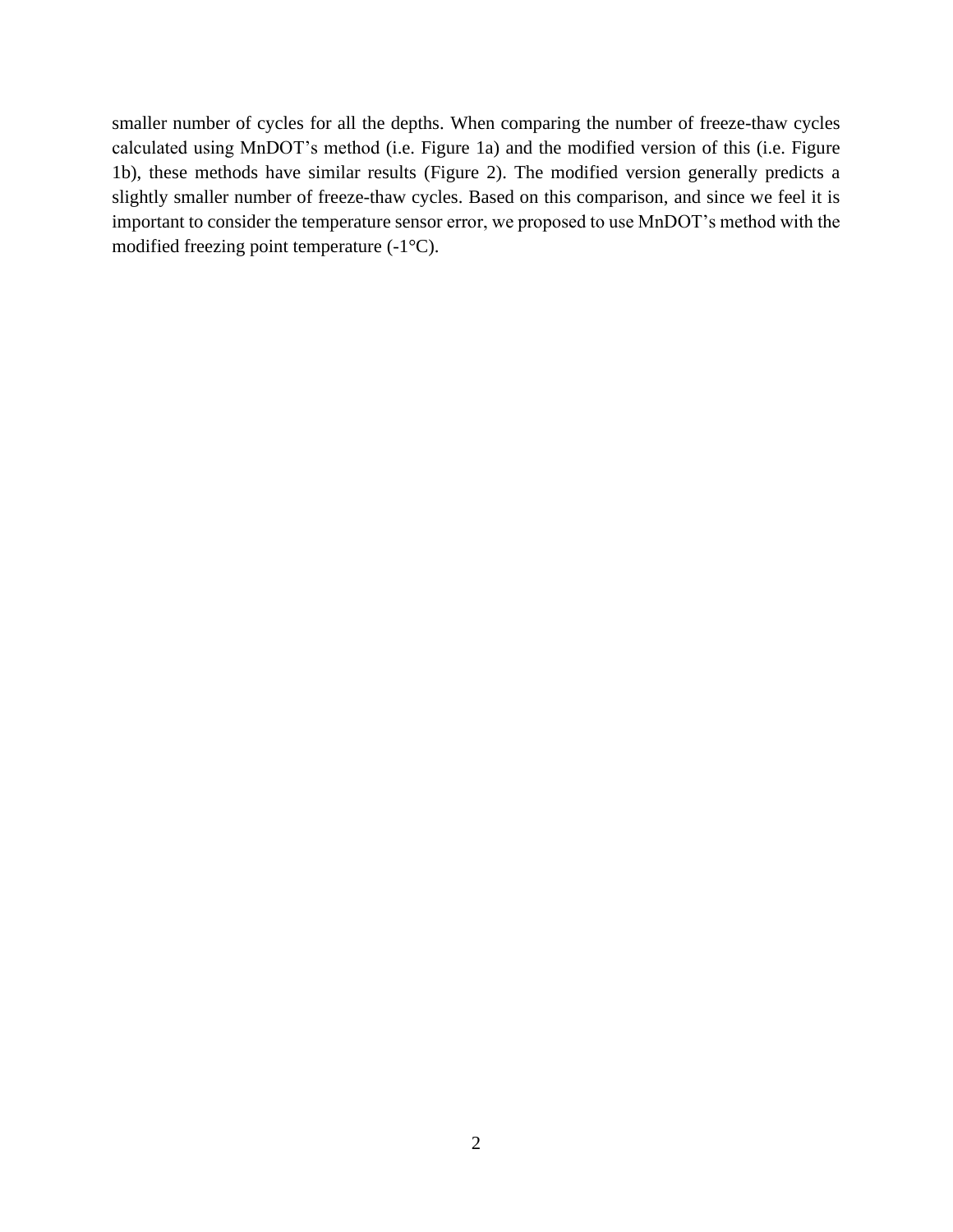

**Figure 2:** Number of freeze-thaw cycles for different method, including the *fixed freezing temperature (blue)*, *modified reference temperature (orange), MnDOTs method (24hour-5hour time delay), and MnDOTs method with a freezing point temperature of -1°C*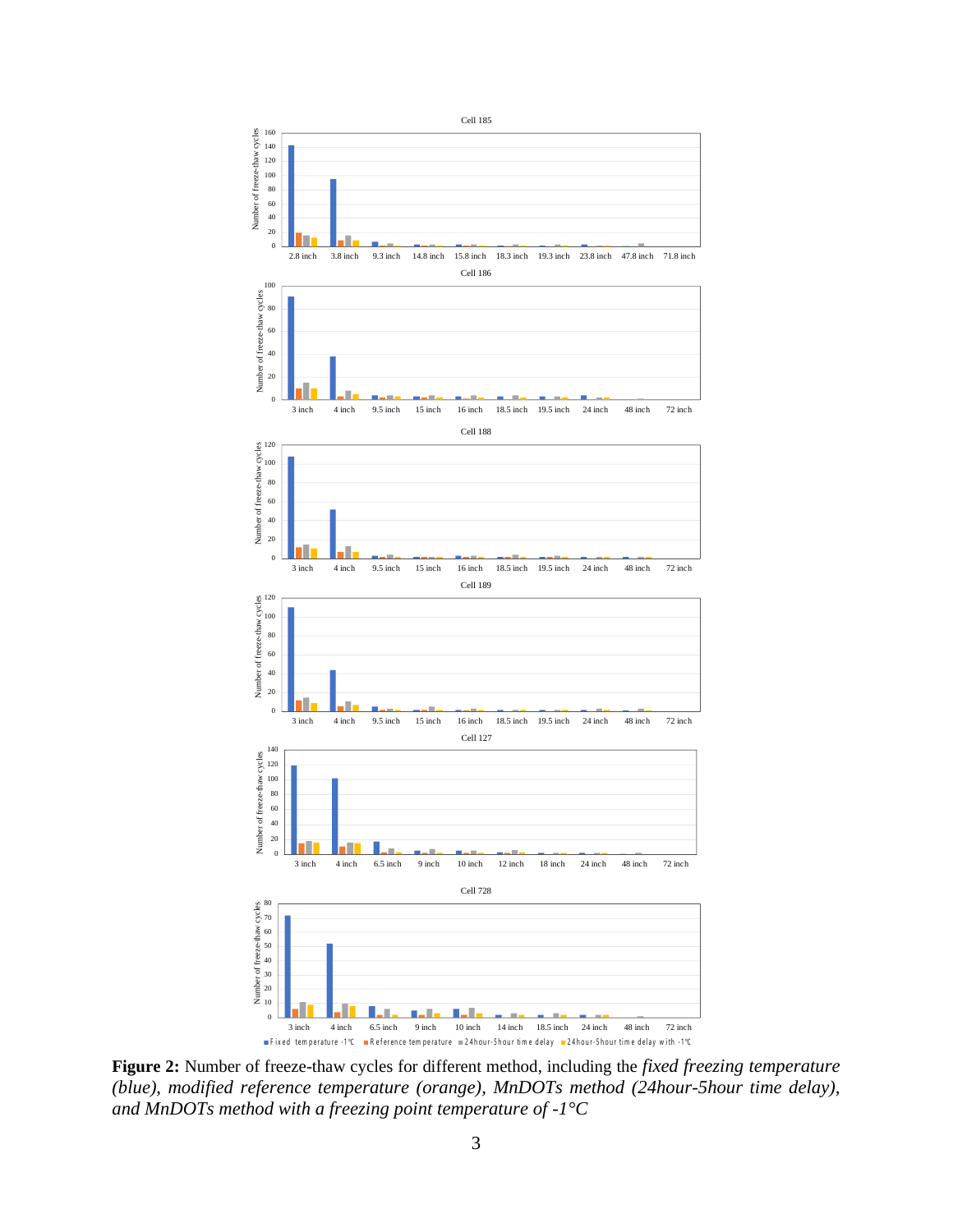The impact of different time durations of the freezing and thawing periods were also considered. In this comparison, -1°C was used as the *freezing point temperature*, to account for error in the temperature sensors used in data collection. Six different time delay periods (i.e. minimum period of time that must occur during a freezing period of a freeze-thaw cycle in order for it to be counted as a freeze-thaw cycle) were evaluated, from 4 hours to 24 hours at a timestep of 4 hours. Similarly, for the thawing period 7 different time periods were considered, from 0 hours to 24 hours with a timestep. This resulted in a total of 42 different combinations. All combinations were considered for all available datasets. The results for different depths are compared in Figure 3 to the MnDOT method (24hour-5hour). In Figure 3, the results of the number of cycles are shown for two sample cells. The values for all locations are provided in the Appendix.



4 hours freezing- 20 hours thawing 24 hours freezing-4 hours thawing  $MnDOT$  method

**Figure 3:** Number of freeze-thaw cycles for different time delay combinations *(Note: the MnDOT method (dark blue) considers 24-hours for freezing and 5-hours for thawing; all results shown use a freezing point temperature of -1°C, and thaw temperature of*  $0^{\circ}C$ *)* 

As seen in Figure 3 and in the Appendix, the resulting freeze-thaw cycle counts from the methods with a -1°C freezing temperature and varying freezing or thawing time period are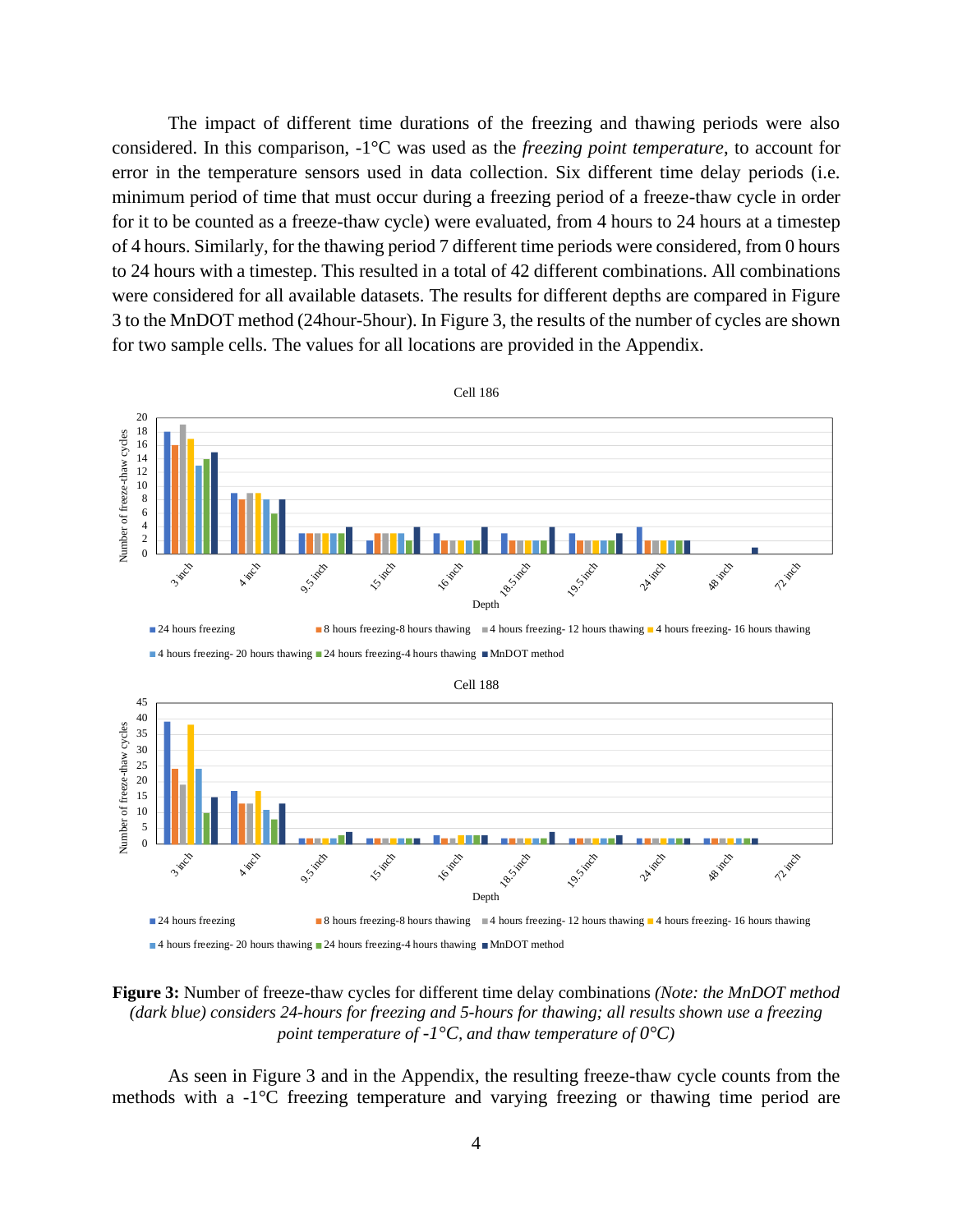impacted by the assumed minimum time duration required for either freezing or thawing. However, there is not one of these methods that is more similar to the MnDOT method as compared to the others. Based on all these results, we suggest the use of the MnDOT method, with the addition of using a -1 $^{\circ}$ C as the freezing point temperature and  $0^{\circ}$ C as the thawing temperature to calculate the number of freeze thaw cycles.

## **Appendix**

|                      |                | Cell no: 185   |                |                  |                            |                | August 2017 to April 2019     |                |                |                |                  |                  |
|----------------------|----------------|----------------|----------------|------------------|----------------------------|----------------|-------------------------------|----------------|----------------|----------------|------------------|------------------|
|                      | Thaw time      | F reeze time   | $TC_1$         | $TC_2$           | $TC_3$                     | $TC_4$         | $TC_5$                        | $TC_6$         | $TC_7$         | $TC_8$         | $TC_10$          | $TC_12$          |
|                      | delay (hours)  | delay (hours)  |                |                  | 2.8 inch 3.8 inch 9.3 inch |                | 14.8 inch 15.8 inch 18.3 inch |                | 19.3 inch      | 23.8 inch      | 47.8 inch        | 71.8 inch        |
|                      | 0              | 4              | 97             | 55               | 5                          | 3              | 3                             | 2              | 2              | 3              | 0                | 0                |
|                      | 0              | 8              | 83             | 43               | 5                          | 3              | $\overline{c}$                | $\overline{c}$ | $\overline{c}$ | 3              | $\boldsymbol{0}$ | 0                |
|                      | $\mathbf 0$    | 12             | 64             | 33               | 4                          | 3              | $\overline{c}$                | $\overline{c}$ | $\overline{c}$ | 3              | 0                | 0                |
|                      | $\mathbf 0$    | 16             | 48             | 21               | 4                          | $\overline{c}$ | $\overline{c}$                | $\overline{c}$ | $\overline{c}$ | 3              | 0                | 0                |
|                      | 0              | 20             | 25             | 14               | 3                          | $\overline{c}$ | $\overline{c}$                | $\overline{c}$ | 2              | 3              | $\boldsymbol{0}$ | $\pmb{0}$        |
|                      | 0              | 24             | 19             | 14               | 3                          | $\overline{c}$ | $\overline{c}$                | $\overline{c}$ | 2              | 3              | 0                | 0                |
|                      | $\overline{4}$ | 4              | 75             | 41               | 4                          | 3              | 3                             | $\overline{c}$ | 2              | $\overline{c}$ | 0                | 0                |
|                      | 4              | 8              | 62             | 32               | 4                          | 3              | 2                             | 2              | 2              | 2              | 0                | 0                |
|                      | 4              | 12             | 45             | 22               | 3                          | 3              | $\overline{c}$                | $\overline{c}$ | $\overline{c}$ | $\overline{c}$ | 0                | 0                |
|                      | 4              | 16             | 30             | 13               | 3                          | $\overline{c}$ | $\overline{c}$                | $\overline{c}$ | $\overline{c}$ | $\overline{c}$ | 0                | 0                |
|                      | 4              | 20             | 17             | $10$             | $\overline{c}$             | 2              | $\overline{c}$                | $\overline{c}$ | 2              | $\overline{c}$ | 0                | 0                |
|                      | 4              | 24             | 16             | 10               | $\overline{c}$             | $\overline{c}$ | $\overline{c}$                | 2              | $\overline{c}$ | $\overline{c}$ | 0                | 0                |
|                      | 8              | $\overline{4}$ | 42             | 25               | $\overline{4}$             | 3              | $\overline{3}$                | $\overline{c}$ | $\overline{c}$ | $\overline{c}$ | $\boldsymbol{0}$ | $\boldsymbol{0}$ |
|                      | 8              | 8              | 31             | 19               | 4                          | 3              | $\overline{c}$                | $\overline{c}$ | $\overline{c}$ | $\overline{c}$ | 0                | 0                |
|                      | 8              | 12             | 21             | 13               | 3                          | 3              | $\overline{c}$                | $\overline{c}$ | $\overline{c}$ | $\overline{c}$ | 0                | 0                |
|                      | 8              | 16             | 14             | $10$             | 3                          | 2              | $\overline{c}$                | $\overline{c}$ | 2              | 2              | 0                | $\pmb{0}$        |
|                      | 8              | 20             | 10             | 7                | 2                          | $\overline{c}$ | $\overline{c}$                | $\overline{c}$ | 2              | 2              | 0                | 0                |
| $3^{\circ}$          | 8              | 24             | 9              | 7                | 2                          | 2              | $\overline{c}$                | 2              | 2              | $\overline{c}$ | 0                | 0                |
| $\rm H$              | 12             | $\overline{4}$ | 31             | 17               | 4                          | 3              | $\mathsf 3$                   | $\overline{c}$ | $\overline{c}$ | $\mathsf{2}\,$ | 0                | 0                |
|                      | 12             | 8              | 21             | 12               | 4                          | 3              | 2                             | $\overline{c}$ | 2              | $\overline{c}$ | 0                | 0                |
|                      | 12             | 12             | 15             | 8                | 3                          | 3              | $\overline{c}$                | $\overline{c}$ | $\overline{c}$ | $\overline{c}$ | 0                | 0                |
|                      | 12             | 16             | 10             | 5                | 3                          | 2              | $\overline{c}$                | $\overline{c}$ | $\overline{c}$ | $\overline{c}$ | 0                | 0                |
|                      | 12             | 20             | $\overline{7}$ | 3                | $\overline{c}$             | $\overline{c}$ | $\overline{c}$                | $\overline{c}$ | $\overline{c}$ | $\overline{c}$ | 0                | 0                |
|                      | 12             | 24             | 6              | 3                | $\overline{c}$             | $\overline{c}$ | $\overline{c}$                | $\overline{c}$ | $\overline{c}$ | $\overline{c}$ | $\boldsymbol{0}$ | 0                |
| Freezing temperature | 16             | $\overline{4}$ | 21             | 14               | 4                          | 3              | $\overline{3}$                | $\overline{c}$ | $\overline{c}$ | $\overline{c}$ | $\boldsymbol{0}$ | 0                |
|                      | 16             | $\bf8$         | 15             | 11               | 4                          | 3              | $\overline{c}$                | $\overline{c}$ | $\overline{c}$ | $\overline{c}$ | 0                | 0                |
|                      | 16             | 12             | 11             | 8                | 3                          | 3              | $\overline{c}$                | $\overline{c}$ | 2              | $\overline{c}$ | 0                | 0                |
|                      | 16             | 16             | 7              | 5                | 3                          | 2              | $\overline{c}$                | $\overline{c}$ | 2              | 2              | 0                | 0                |
|                      | 16             | 20             | 4              | 3                | $\overline{c}$             | 2              | $\overline{c}$                | 2              | $\overline{c}$ | $\overline{c}$ | 0                | 0                |
|                      | 16             | 24             | 3              | 3                | $\overline{c}$             | 2              | $\overline{c}$                | $\overline{c}$ | 2              | $\overline{c}$ | 0                | 0                |
|                      | 20             | $\overline{4}$ | 12             | 11               | 4                          | 3              | 3                             | $\overline{c}$ | $\overline{c}$ | $\overline{c}$ | 0                | 0                |
|                      | 20             | 8              | 10             | $\boldsymbol{9}$ | 4                          | 3              | $\overline{c}$                | $\overline{c}$ | $\overline{c}$ | $\overline{c}$ | 0                | $\boldsymbol{0}$ |
|                      | 20             | 12             | 8              | 7                | 3                          | 3              | $\overline{c}$                | 2              | $\overline{c}$ | $\overline{c}$ | 0                | 0                |
|                      | 20             | 16             | 6              | 5                | 3                          | $\overline{c}$ | $\overline{c}$                | $\overline{c}$ | $\overline{c}$ | $\overline{c}$ | 0                | 0                |
|                      | 20             | 20             | 4              | 3                | $\overline{c}$             | $\overline{c}$ | $\overline{c}$                | $\overline{c}$ | $\overline{c}$ | $\overline{c}$ | 0                | 0                |
|                      | 20             | 24             | 3              | 3                | $\overline{c}$             | $\overline{c}$ | $\overline{c}$                | $\overline{c}$ | $\overline{c}$ | $\overline{c}$ | 0                | 0                |
|                      | 24             | 4              | 11             | 10               | 4                          | 3              | 3                             | $\overline{c}$ | 2              | 2              | 0                | 0                |
|                      | 24             | 8              | 10             | 8                | 4                          | 3              | $\overline{c}$                | $\overline{c}$ | 2              | 2              | 0                | 0                |
|                      | 24             | 12             | 8              | 6                | 3                          | 3              | $\overline{c}$                | 2              | 2              | 2              | 0                | 0                |
|                      | 24             | 16             | 6              | 5                | 3                          | $\overline{c}$ | 2                             | 2              | 2              | 2              | 0                | 0                |
|                      | 24             | 20             | $\overline{4}$ | 3                | $\overline{c}$             | 2              | $\overline{c}$                | 2              | 2              | $\overline{c}$ | 0                | 0                |
|                      | 24             | 24             | $\overline{3}$ | 3                | $\overline{c}$             | $\overline{c}$ | $\overline{c}$                | $\overline{c}$ | $\overline{c}$ | $\overline{c}$ | $\boldsymbol{0}$ | 0                |
| 0°C                  | 5              | 24             | 16             | 16               | 5                          | $\overline{3}$ | $\overline{3}$                | 3              | $\overline{3}$ | $\overline{2}$ | 5                | $\boldsymbol{0}$ |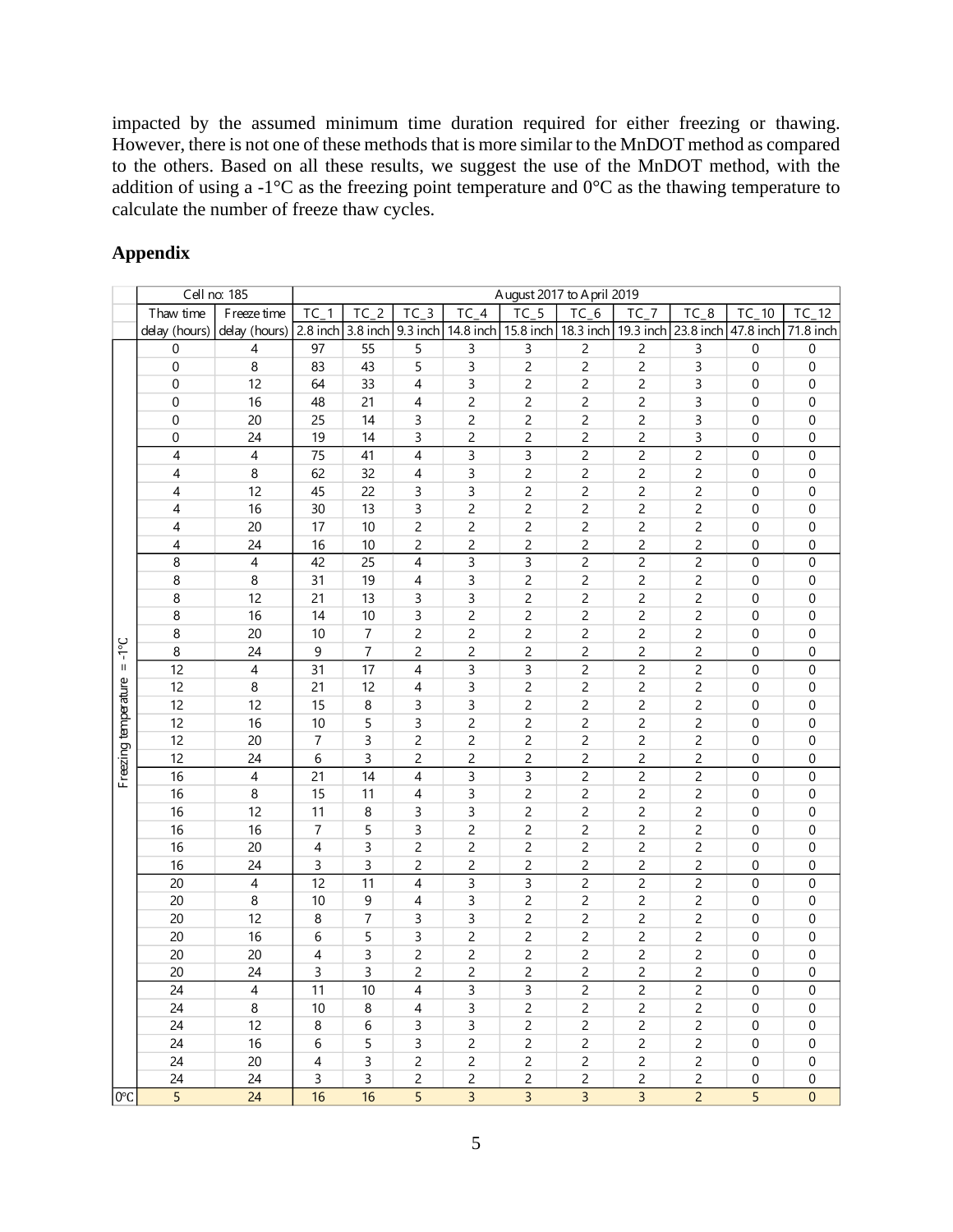| Cell no: 186<br>August 2017 to April 2019<br>$TC_5$<br>$TC_4$<br>$TC_6$<br>Thaw time<br>$TC_1$<br>$TC_2$<br>$TC_3$<br>$TC_7$<br>F reeze time<br>$TC_8$<br>$TC_10$ |                             |                |        |             |                |                |                |                |                |                         |                  |                  |
|-------------------------------------------------------------------------------------------------------------------------------------------------------------------|-----------------------------|----------------|--------|-------------|----------------|----------------|----------------|----------------|----------------|-------------------------|------------------|------------------|
|                                                                                                                                                                   |                             |                |        |             |                |                |                |                |                |                         |                  | $TC_12$          |
|                                                                                                                                                                   | delay (hours) delay (hours) |                | 3 inch | 4 inch      | 9.5 inch       | 15 inch        | 16 inch        | 18.5 inch      | 19.5 inch      | 24 inch                 | 48 inch          | 72 inch          |
|                                                                                                                                                                   | 0                           | $\overline{4}$ | 66     | 26          | $\overline{4}$ | 3              | 3              | 3              | 3              | 4                       | $\pmb{0}$        | 0                |
|                                                                                                                                                                   | $\boldsymbol{0}$            | 8              | 51     | 22          | 3              | 3              | 3              | 3              | 3              | 4                       | 0                | 0                |
|                                                                                                                                                                   | $\mathbf{0}$                | 12             | 40     | 16          | 3              | 2              | 3              | 3              | 3              | 4                       | 0                | 0                |
|                                                                                                                                                                   | $\mathbf 0$                 | 16             | 26     | 11          | 3              | 2              | 3              | 3              | 3              | 4                       | $\boldsymbol{0}$ | $\pmb{0}$        |
|                                                                                                                                                                   | $\mathbf 0$                 | 20             | 20     | 11          | 3              | 2              | 3              | 3              | 3              | 4                       | $\boldsymbol{0}$ | 0                |
|                                                                                                                                                                   | 0                           | 24             | 18     | 9           | 3              | 2              | 3              | 3              | 3              | 4                       | $\pmb{0}$        | 0                |
|                                                                                                                                                                   | 4                           | $\overline{4}$ | 54     | 17          | $\overline{4}$ | 3              | $\overline{c}$ | $\overline{c}$ | $\overline{c}$ | $\overline{c}$          | $\boldsymbol{0}$ | 0                |
|                                                                                                                                                                   | 4                           | 8              | 40     | 13          | 3              | 3              | 2              | 2              | 2              | 2                       | 0                | 0                |
|                                                                                                                                                                   | 4                           | 12             | 31     | 11          | 3              | 2              | 2              | $\overline{c}$ | 2              | 2                       | 0                | 0                |
|                                                                                                                                                                   | 4                           | 16             | 18     | 7           | 3              | 2              | 2              | $\overline{c}$ | $\overline{c}$ | $\overline{c}$          | 0                | 0                |
|                                                                                                                                                                   | 4                           | 20             | 15     | 7           | 3              | 2              | $\overline{c}$ | $\overline{c}$ | $\overline{c}$ | $\overline{c}$          | 0                | 0                |
|                                                                                                                                                                   | 4                           | 24             | 14     | 6           | 3              | 2              | 2              | $\overline{c}$ | 2              | 2                       | 0                | 0                |
|                                                                                                                                                                   | 8                           | $\overline{4}$ | 28     | 11          | 4              | 3              | $\overline{c}$ | $\overline{c}$ | $\overline{c}$ | $\overline{c}$          | 0                | 0                |
|                                                                                                                                                                   | 8                           | 8              | 16     | 8           | 3              | 3              | 2              | $\overline{c}$ | $\overline{c}$ | $\overline{c}$          | $\mathbf 0$      | 0                |
|                                                                                                                                                                   | 8                           | 12             | 10     | 6           | 3              | 2              | 2              | $\overline{c}$ | $\overline{c}$ | $\overline{c}$          | $\mathbf 0$      | 0                |
|                                                                                                                                                                   | 8                           | 16             | 8      | 4           | 3              | 2              | 2              | $\overline{c}$ | $\overline{c}$ | $\overline{c}$          | 0                | 0                |
|                                                                                                                                                                   | 8                           | 20             | 7      | 4           | 3              | 2              | 2              | $\overline{c}$ | 2              | 2                       | 0                | 0                |
| $3^{\circ}$                                                                                                                                                       | 8                           | 24             | 7      | 4           | 3              | 2              | 2              | 2              | $\overline{c}$ | 2                       | 0                | 0                |
| $\sf II$                                                                                                                                                          | 12                          | $\overline{4}$ | 19     | 9           | 3              | 3              | 2              | 2              | $\overline{c}$ | $\overline{c}$          | 0                | $\mathbf 0$      |
|                                                                                                                                                                   | 12                          | 8              | 11     | 7           | 2              | 3              | 2              | 2              | 2              | 2                       | 0                | 0                |
|                                                                                                                                                                   | 12                          | 12             | 6      | 5           | 2              | 2              | 2              | $\overline{c}$ | $\overline{c}$ | $\overline{c}$          | 0                | 0                |
|                                                                                                                                                                   | 12                          | 16             | 4      | 3           | 2              | 2              | 2              | $\overline{c}$ | $\overline{c}$ | $\overline{c}$          | 0                | 0                |
|                                                                                                                                                                   | 12                          | 20             | 3      | 3           | 2              | 2              | 2              | $\overline{c}$ | 2              | $\overline{c}$          | 0                | 0                |
|                                                                                                                                                                   | 12                          | 24             | 3      | 3           | 2              | 2              | 2              | $\overline{c}$ | $\overline{c}$ | $\overline{c}$          | 0                | 0                |
| Freezing temperature                                                                                                                                              | 16                          | $\overline{4}$ | 17     | 9           | 3              | 3              | $\overline{c}$ | $\overline{c}$ | $\mathsf{2}\,$ | $\overline{c}$          | $\boldsymbol{0}$ | 0                |
|                                                                                                                                                                   | 16                          | 8              | 10     | 7           | 2              | 3              | 2              | $\overline{c}$ | $\overline{c}$ | $\overline{c}$          | $\boldsymbol{0}$ | $\pmb{0}$        |
|                                                                                                                                                                   | 16                          | 12             | 6      | 5           | $\overline{c}$ | 2              | 2              | $\overline{c}$ | $\mathsf{2}\,$ | $\overline{c}$          | $\boldsymbol{0}$ | $\boldsymbol{0}$ |
|                                                                                                                                                                   | 16                          | 16             | 4      | 3           | 2              | 2              | 2              | $\overline{c}$ | $\overline{c}$ | 2                       | $\pmb{0}$        | $\pmb{0}$        |
|                                                                                                                                                                   | 16                          | 20             | 3      | 3           | 2              | 2              | 2              | $\overline{c}$ | 2              | 2                       | 0                | 0                |
|                                                                                                                                                                   | 16                          | 24             | 3      | 3           | 2              | 2              | 2              | 2              | 2              | 2                       | 0                | 0                |
|                                                                                                                                                                   | 20                          | 4              | 13     | 8           | 3              | 3              | 2              | $\overline{c}$ | $\overline{c}$ | $\overline{c}$          | $\boldsymbol{0}$ | 0                |
|                                                                                                                                                                   | 20                          | 8              | 8      | 6           | 2              | 3              | 2              | $\overline{c}$ | $\overline{c}$ | $\overline{c}$          | 0                | 0                |
|                                                                                                                                                                   | 20                          | 12             | 5      | 5           | 2              | 2              | 2              | $\overline{c}$ | $\overline{c}$ | $\overline{c}$          | 0                | 0                |
|                                                                                                                                                                   | 20                          | 16             | 4      | 3           | 2              | 2              | 2              | $\overline{c}$ | 2              | $\overline{c}$          | 0                | 0                |
|                                                                                                                                                                   | 20                          | 20             | 3      | 3           | 2              | 2              | 2              | 2              | 2              | $\overline{c}$          | 0                | 0                |
|                                                                                                                                                                   | 20                          | 24             | 3      | $\mathsf 3$ | $\overline{c}$ | 2              | $\overline{c}$ | $\overline{c}$ | $\overline{c}$ | $\overline{c}$          | 0                | 0                |
|                                                                                                                                                                   | 24                          | 4              | 13     | 8           | 3              | 3              | 2              | 2              | $\overline{c}$ | 2                       | 0                | 0                |
|                                                                                                                                                                   | 24                          | 8              | 8      | 6           | 2              | 3              | $\overline{c}$ | $\overline{c}$ | $\overline{c}$ | $\overline{c}$          | $\boldsymbol{0}$ | $\boldsymbol{0}$ |
|                                                                                                                                                                   | 24                          | 12             | 5      | 5           | $\overline{c}$ | $\overline{c}$ | $\overline{c}$ | $\overline{c}$ | 2              | $\overline{c}$          | $\boldsymbol{0}$ | 0                |
|                                                                                                                                                                   | 24                          | 16             | 4      | 3           | 2              | $\overline{c}$ | $\overline{c}$ | $\overline{c}$ | 2              | 2                       | 0                | 0                |
|                                                                                                                                                                   | 24                          | 20             | 3      | 3           | 2              | 2              | 2              | 2              | 2              | 2                       | 0                | 0                |
|                                                                                                                                                                   | 24                          | 24             | 3      | 3           | 2              | 2              | 2              | 2              | 2              | $\overline{\mathbf{c}}$ | 0                | 0                |
| 0°C                                                                                                                                                               | 5                           | 24             | 15     | $\bf8$      | 4              | $\overline{4}$ | $\overline{4}$ | $\overline{4}$ | $\overline{3}$ | $\overline{c}$          | $\mathbf{1}$     | $\mathbf{0}$     |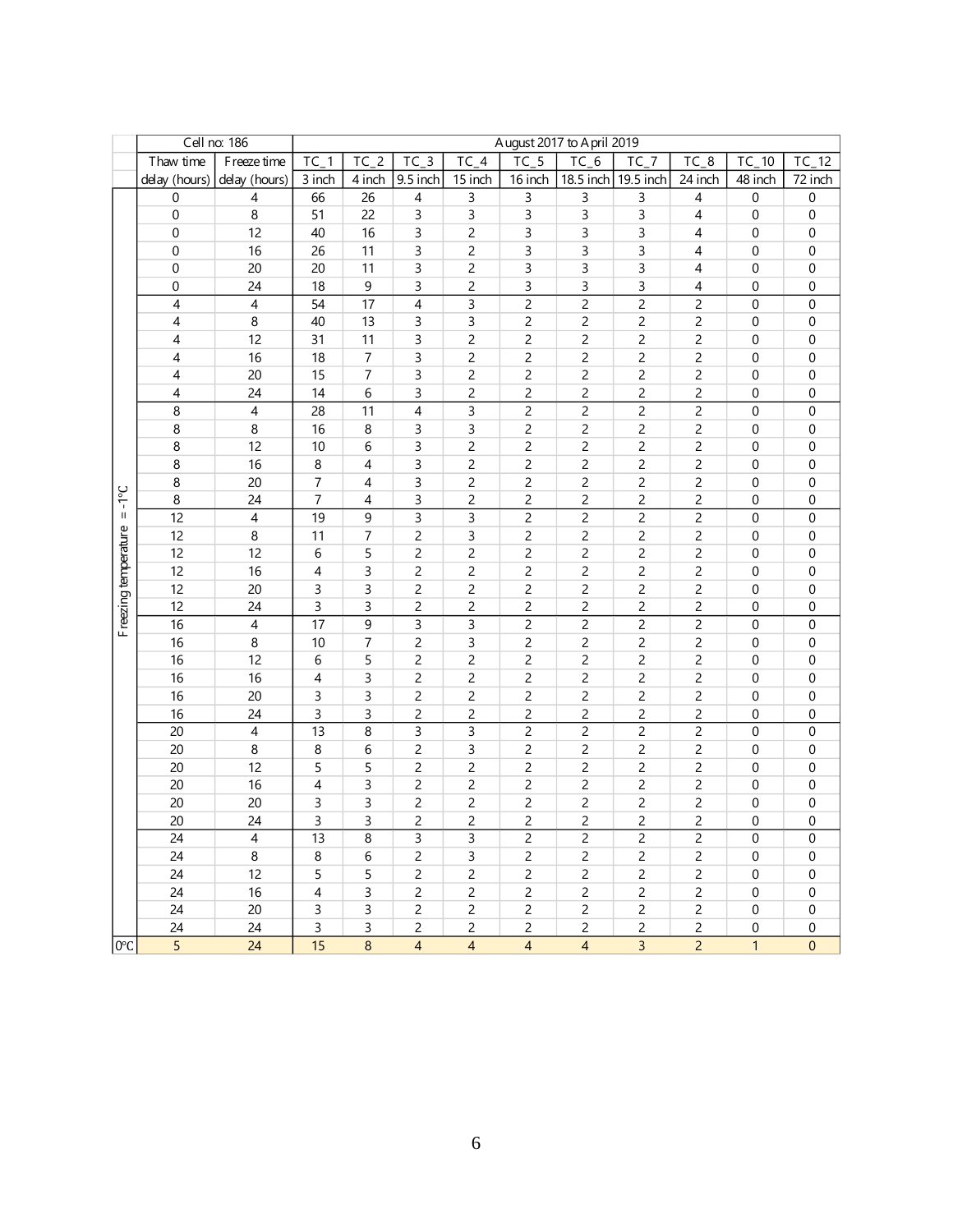|                      |                | Cell no: 188   |                |                |                        |                    |                | August 2017 to A pril 2019 |                |                         |                |                  |
|----------------------|----------------|----------------|----------------|----------------|------------------------|--------------------|----------------|----------------------------|----------------|-------------------------|----------------|------------------|
|                      | Thaw time      | F reeze time   | $TC_1$         | $TC_2$         | $TC_3$                 | $\overline{TC}$ _4 | $TC_5$         | $TC_6$                     | $TC_7$         | $TC_8$                  | TC_10          | TC<br>$-12$      |
|                      | delay (hours)  | delay (hours)  | 3 inch         | 4 inch         | $\overline{9}$ .5 inch | 15 inch            | 16 inch        | 18.5 inch 19.5 inch        |                | 24 inch                 | 48 inch        | 72 inch          |
|                      | $\mathbf 0$    | 4              | 76             | 44             | 3                      | $\overline{2}$     | 3              | $\overline{c}$             | 2              | $\overline{c}$          | $\overline{c}$ | $\boldsymbol{0}$ |
|                      | 0              | 8              | 63             | 33             | 3                      | $\overline{c}$     | 3              | $\overline{c}$             | $\overline{c}$ | $\overline{c}$          | $\overline{c}$ | $\pmb{0}$        |
|                      | 0              | 12             | 56             | 28             | 2                      | 2                  | 3              | 2                          | 2              | 2                       | 2              | 0                |
|                      | 0              | 16             | 39             | 17             | 2                      | 2                  | 3              | 2                          | 2              | $\overline{c}$          | 2              | 0                |
|                      | 0              | 20             | 24             | 13             | 2                      | 2                  | 2              | 2                          | 2              | $\overline{\mathbf{c}}$ | $\overline{c}$ | 0                |
|                      | 0              | 24             | 19             | 13             | 2                      | 2                  | 2              | $\overline{c}$             | $\overline{c}$ | $\overline{c}$          | $\overline{c}$ | 0                |
|                      | 4              | $\overline{4}$ | 56             | 31             | 3                      | $\overline{c}$     | 3              | $\overline{c}$             | $\overline{c}$ | $\overline{c}$          | $\overline{c}$ | $\boldsymbol{0}$ |
|                      | 4              | 8              | 43             | 22             | 3                      | 2                  | 3              | 2                          | $\overline{c}$ | $\overline{c}$          | 2              | 0                |
|                      | 4              | 12             | 38             | 17             | 2                      | $\overline{c}$     | 3              | $\overline{c}$             | $\overline{c}$ | $\overline{c}$          | 2              | 0                |
|                      | 4              | 16             | 24             | 11             | 2                      | $\overline{c}$     | 3              | $\overline{c}$             | $\overline{c}$ | $\overline{c}$          | $\overline{c}$ | 0                |
|                      | 4              | 20             | 13             | 9              | 2                      | $\overline{c}$     | $\overline{c}$ | $\overline{c}$             | $\overline{c}$ | $\overline{c}$          | $\overline{c}$ | 0                |
|                      | 4              | 24             | 13             | 9              | 2                      | 2                  | 2              | 2                          | 2              | $\overline{c}$          | $\overline{c}$ | $\pmb{0}$        |
|                      | 8              | $\overline{4}$ | 28             | 13             | 3                      | $\overline{c}$     | 3              | $\overline{c}$             | 2              | $\overline{c}$          | $\overline{c}$ | 0                |
|                      | 8              | 8              | 20             | 9              | 3                      | 2                  | 3              | 2                          | 2              | 2                       | 2              | 0                |
|                      | 8              | 12             | 15             | 6              | 2                      | 2                  | 3              | 2                          | 2              | $\overline{c}$          | $\overline{c}$ | 0                |
|                      | 8              | 16             | 10             | 4              | 2                      | 2                  | 3              | 2                          | 2              | $\overline{\mathbf{c}}$ | $\overline{c}$ | 0                |
|                      | 8              | 20             | 8              | 4              | $\overline{c}$         | $\overline{c}$     | $\overline{c}$ | $\overline{c}$             | $\overline{c}$ | $\overline{c}$          | $\overline{c}$ | 0                |
| $3 - 1 = 3$          | 8              | 24             | 8              | 4              | $\overline{c}$         | 2                  | $\overline{c}$ | $\overline{c}$             | $\overline{c}$ | $\overline{c}$          | $\overline{c}$ | 0                |
|                      | 12             | 4              | 20             | 9              | 3                      | $\overline{c}$     | 3              | $\overline{c}$             | $\overline{c}$ | $\overline{c}$          | $\overline{2}$ | $\boldsymbol{0}$ |
|                      | 12             | 8              | 14             | 6              | 3                      | $\overline{c}$     | 3              | $\overline{c}$             | $\overline{c}$ | $\overline{c}$          | $\overline{c}$ | 0                |
|                      | 12             | 12             | 10             | 4              | $\overline{c}$         | $\overline{c}$     | 3              | $\overline{c}$             | $\overline{c}$ | $\overline{c}$          | $\overline{c}$ | 0                |
|                      | 12             | 16             | 6              | $\overline{c}$ | 2                      | 2                  | 3              | $\overline{c}$             | $\overline{c}$ | $\overline{c}$          | $\overline{c}$ | 0                |
|                      | 12             | 20             | 4              | $\overline{c}$ | $\overline{c}$         | $\overline{c}$     | 2              | $\overline{c}$             | 2              | $\overline{c}$          | $\overline{c}$ | $\boldsymbol{0}$ |
| Freezing temperature | 12             | 24             | 4              | $\overline{c}$ | 2                      | 2                  | $\overline{c}$ | $\overline{c}$             | $\overline{c}$ | 2                       | $\overline{c}$ | 0                |
|                      | 16             | $\overline{4}$ | 14             | 9              | 3                      | $\overline{c}$     | 3              | 2                          | 2              | $\overline{c}$          | $\overline{c}$ | 0                |
|                      | 16             | 8              | 11             | 6              | 3                      | 2                  | 3              | 2                          | 2              | $\overline{c}$          | 2              | 0                |
|                      | 16             | 12             | 8              | 4              | 2                      | 2                  | 3              | 2                          | 2              | $\overline{c}$          | $\overline{c}$ | 0                |
|                      | 16             | 16             | 4              | 2              | 2                      | 2                  | 3              | $\overline{c}$             | $\overline{c}$ | $\overline{c}$          | $\overline{c}$ | 0                |
|                      | 16             | 20             | 2              | 2              | 2                      | 2                  | 2              | $\overline{c}$             | $\overline{c}$ | $\overline{c}$          | $\overline{c}$ | 0                |
|                      | 16             | 24             | 2              | 2              | 2                      | 2                  | 2              | $\overline{c}$             | 2              | 2                       | 2              | 0                |
|                      | 20             | $\overline{4}$ | 11             | 9              | 3                      | 2                  | 3              | 2                          | 2              | $\overline{c}$          | 2              | 0                |
|                      | 20             | 8              | 10             | 6              | 3                      | $\overline{c}$     | 3              | $\overline{c}$             | $\overline{c}$ | $\overline{c}$          | $\overline{c}$ | 0                |
|                      | 20             | 12             | 8              | 4              | 2                      | $\overline{c}$     | 3              | $\overline{c}$             | $\overline{c}$ | $\overline{c}$          | $\overline{c}$ | 0                |
|                      | 20             | 16             | 4              | 2              | 2                      | 2                  | 3              | 2                          | 2              | $\overline{c}$          | $\overline{c}$ | $\pmb{0}$        |
|                      | 20             | 20             | 2              | 2              | 2                      | 2                  | $\overline{c}$ | 2                          | 2              | 2                       | $\overline{c}$ | $\pmb{0}$        |
|                      | 20             | 24             | 2              | 2              | 2                      | 2                  | $\overline{c}$ | 2                          | 2              | 2                       | 2              | 0                |
|                      | 24             | 4              | 10             | 8              | 3                      | 2                  | 3              | 2                          | 2              | 2                       | 2              | 0                |
|                      | 24             | 8              | 9              | 5              | 3                      | 2                  | 3              | $\overline{c}$             | 2              | 2                       | $\overline{c}$ | 0                |
|                      | 24             | 12             | $\overline{7}$ | 3              | $\overline{c}$         | $\overline{c}$     | 3              | 2                          | 2              | 2                       | 2              | 0                |
|                      | 24             | 16             | 3              | 2              | 2                      | $\overline{c}$     | 3              | 2                          | 2              | $\overline{c}$          | $\overline{c}$ | 0                |
|                      | 24             | 20             | $\overline{c}$ | 2              | 2                      | $\overline{c}$     | $\overline{c}$ | $\overline{c}$             | 2              | $\overline{c}$          | $\overline{c}$ | 0                |
|                      | 24             | 24             | $\overline{c}$ | 2              | $\overline{c}$         | 2                  | $\overline{c}$ | 2                          | $\overline{c}$ | $\overline{2}$          | 2              | 0                |
| 0°C                  | $\overline{5}$ | 24             | 15             | 13             | $\overline{4}$         | $\overline{2}$     | $\overline{3}$ | $\overline{4}$             | $\overline{3}$ | $\overline{2}$          | $\overline{2}$ | $\boldsymbol{0}$ |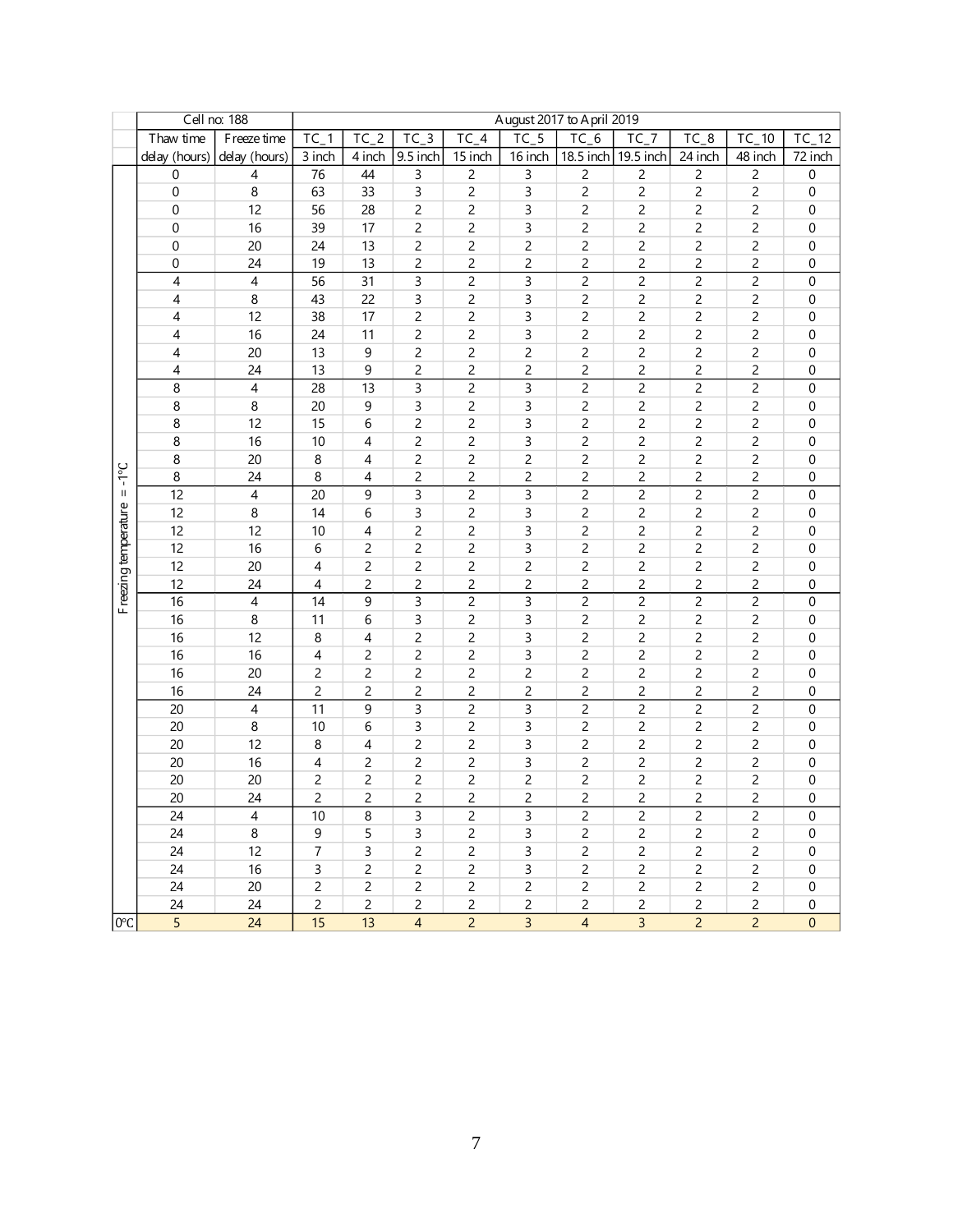|                      |                  | Cell no: 189             |                 |                |                |                              |                | August 2017 to April 2019 |                |                |                |                  |
|----------------------|------------------|--------------------------|-----------------|----------------|----------------|------------------------------|----------------|---------------------------|----------------|----------------|----------------|------------------|
|                      | Thaw time        | F reeze time             | TC <sub>1</sub> | $TC_2$         | $TC_3$         | $\overline{TC}$ <sub>4</sub> | $TC_5$         | $TC_6$                    | $TC_7$         | $TC_8$         | 10<br>TC       | $TC_12$          |
|                      | delay (hours)    | delay (hours)            | 3 inch          | 4 inch         | 9.5 inch       | 15 inch                      | 16 inch        | 18.5 inch                 | 19.5 inch      | 24 inch        | 48 inch        | 72 inch          |
|                      | $\boldsymbol{0}$ | $\overline{\mathcal{A}}$ | 78              | 37             | 4              | 2                            | $\overline{c}$ | $\overline{c}$            | $\overline{c}$ | 2              | 1              | $\boldsymbol{0}$ |
|                      | $\boldsymbol{0}$ | 8                        | 62              | 27             | 3              | $\overline{c}$               | $\mathsf{2}\,$ | $\overline{c}$            | $\overline{c}$ | $\overline{c}$ | 1              | $\boldsymbol{0}$ |
|                      | $\mathbf 0$      | 12                       | 51              | 21             | 3              | 2                            | $\overline{c}$ | $\overline{c}$            | 2              | 2              | $\mathbf{1}$   | 0                |
|                      | 0                | 16                       | 36              | 13             | 3              | 2                            | $\overline{c}$ | $\overline{c}$            | 2              | $\overline{c}$ | 1              | 0                |
|                      | 0                | 20                       | 22              | 11             | 3              | 2                            | 2              | 2                         | 2              | 2              | 1              | 0                |
|                      | 0                | 24                       | 17              | 11             | 3              | 2                            | 2              | $\overline{c}$            | $\overline{c}$ | $\overline{c}$ | 1              | $\mathbf 0$      |
|                      | 4                | $\pmb{4}$                | 55              | 25             | 2              | 2                            | $\overline{c}$ |                           | $\overline{c}$ | $\overline{c}$ | 1              | 0                |
|                      | 4                | 8                        | 41              | 16             | 2              | 2                            | $\overline{c}$ | $\overline{c}$            | $\overline{c}$ | $\overline{c}$ | 1              | 0                |
|                      | 4                | 12                       | 32              | 13             | 2              | 2                            | $\overline{c}$ | 2                         | $\overline{c}$ | $\overline{c}$ | 1              | 0                |
|                      | 4                | 16                       | 20              | 10             | $\overline{c}$ | $\overline{c}$               | $\overline{c}$ | $\overline{c}$            | $\overline{c}$ | $\overline{c}$ | $\mathbf 1$    | 0                |
|                      | 4                | 20                       | 14              | 8              | $\overline{c}$ | $\overline{c}$               | $\overline{c}$ | $\overline{c}$            | $\overline{c}$ | $\overline{c}$ | $\mathbf{1}$   | 0                |
|                      | 4                | 24                       | 12              | 8              | 2              | $\overline{c}$               | $\overline{c}$ | $\overline{c}$            | $\overline{c}$ | $\overline{c}$ | 1              | 0                |
|                      | $\bf 8$          | $\overline{4}$           | 30              | 13             | $\overline{c}$ | $\overline{c}$               | $\overline{c}$ | $\mathsf{2}\,$            | $\overline{c}$ | $\overline{c}$ | $\mathbf 1$    | $\boldsymbol{0}$ |
|                      | 8                | 8                        | 21              | $\overline{7}$ | 2              | 2                            | $\overline{c}$ | $\overline{c}$            | 2              | 2              | 1              | 0                |
|                      | 8                | 12                       | 14              | 6              | 2              | 2                            | $\overline{c}$ | 2                         | 2              | 2              | 1              | 0                |
|                      | 8                | 16                       | 11              | 4              | 2              | 2                            | 2              | 2                         | 2              | 2              | 1              | 0                |
|                      | 8                | 20                       | 9               | 3              | 2              | 2                            | 2              | $\overline{c}$            | $\overline{c}$ | $\overline{c}$ | 1              | 0                |
| $3^{\circ}$          | $\bf 8$          | 24                       | $\overline{7}$  | $\mathsf 3$    | $\overline{c}$ | 2                            | $\overline{c}$ | $\overline{c}$            | $\overline{c}$ | $\overline{c}$ | 1              | $\boldsymbol{0}$ |
| $\rm H$              | 12               | $\overline{4}$           | 19              | 10             | $\overline{c}$ | 2                            | $\overline{c}$ | $\overline{c}$            | $\overline{c}$ | $\overline{c}$ | $\mathbf{1}$   | $\boldsymbol{0}$ |
|                      | 12               | $\bf 8$                  | 12              | 6              | 2              | $\overline{c}$               | $\overline{c}$ | 2                         | $\overline{c}$ | $\overline{c}$ | 1              | $\boldsymbol{0}$ |
|                      | 12               | 12                       | 9               | 5              | $\overline{c}$ | $\overline{c}$               | $\overline{c}$ | $\overline{c}$            | $\overline{c}$ | $\overline{c}$ | $\mathbf{1}$   | 0                |
|                      | 12               | 16                       | 6               | 3              | $\overline{c}$ | $\overline{c}$               | $\overline{c}$ | $\overline{c}$            | $\overline{c}$ | $\overline{c}$ | $\mathbf{1}$   | 0                |
|                      | 12               | 20                       | 4               | $\overline{c}$ | $\overline{c}$ | $\overline{c}$               | $\overline{c}$ | $\overline{c}$            | $\overline{c}$ | $\overline{c}$ | 1              | 0                |
|                      | 12               | 24                       | 3               | $\overline{c}$ | 2              | $\overline{c}$               | 2              | $\overline{c}$            | $\overline{c}$ | $\overline{c}$ | 1              | $\boldsymbol{0}$ |
| Freezing temperature | 16               | $\overline{\mathcal{A}}$ | 14              | 10             | 2              | $\overline{c}$               | $\overline{c}$ | $\overline{c}$            | $\overline{c}$ | $\overline{c}$ | $\mathbf{1}$   | $\boldsymbol{0}$ |
|                      | 16               | 8                        | 10              | 6              | 2              | 2                            | $\overline{c}$ | 2                         | 2              | 2              | 1              | 0                |
|                      | 16               | 12                       | 8               | 5              | 2              | 2                            | 2              | $\overline{c}$            | $\overline{c}$ | $\overline{c}$ | 1              | 0                |
|                      | 16               | 16                       | 5               | 3              | $\overline{c}$ | 2                            | 2              |                           | $\overline{c}$ | $\overline{c}$ | 1              | 0                |
|                      | 16               | 20                       | 3               | $\overline{c}$ | 2              | 2                            | 2              | $\overline{c}$            | $\overline{c}$ | 2              | 1              | 0                |
|                      | 16               | 24                       | $\overline{c}$  | $\overline{c}$ | $\overline{c}$ | 2                            | $\overline{c}$ | $\overline{c}$            | $\overline{c}$ | $\overline{c}$ | 1              | $\boldsymbol{0}$ |
|                      | 20               | $\overline{4}$           | 12              | 10             | $\overline{c}$ | $\overline{c}$               | $\overline{c}$ | $\overline{c}$            | $\overline{c}$ | $\overline{c}$ | $\mathbf{1}$   | $\boldsymbol{0}$ |
|                      | 20               | 8                        | 9               | 6              | $\overline{c}$ | $\overline{c}$               | 2              | $\overline{c}$            | $\overline{c}$ | $\overline{c}$ | $\mathbf{1}$   | 0                |
|                      | 20               | 12                       | 8               | 5              | 2              | $\overline{c}$               | $\overline{c}$ | $\overline{c}$            | $\overline{c}$ | $\overline{c}$ | $\mathbf{1}$   | 0                |
|                      | 20               | 16                       | 5               | 3              | 2              | 2                            | $\overline{c}$ | $\overline{c}$            | $\overline{c}$ | $\overline{c}$ | 1              | 0                |
|                      | 20               | 20                       | 3               | 2              | 2              | $\overline{c}$               | $\overline{c}$ | 2                         | 2              | 2              | 1              | 0                |
|                      | 20               | 24                       | 2               | 2              | 2              | 2                            | $\overline{c}$ | 2                         | 2              | $\overline{c}$ | 1              | $\boldsymbol{0}$ |
|                      | 24               | $\overline{4}$           | 12              | 9              | 2              | 2                            | $\overline{c}$ | 2                         | 2              | 2              |                | 0                |
|                      | 24               | 8                        | 9               | 6              | 2              | 2                            | $\overline{c}$ | 2                         | 2              | 2              | 1              | 0                |
|                      | 24               | 12                       | 8               | 5              | 2              | $\overline{c}$               | $\overline{c}$ | 2                         | 2              | 2              | 1              | 0                |
|                      | 24               | 16                       | 5               | 3              | 2              | $\overline{c}$               | $\overline{c}$ | $\overline{c}$            | 2              | 2              | 1              | 0                |
|                      | 24               | $20\,$                   | 3               | 2              | 2              | $\overline{c}$               | $\overline{c}$ | $\overline{c}$            | 2              | $\overline{c}$ | 1              | $\boldsymbol{0}$ |
|                      | 24               | 24                       | $\overline{2}$  | 2              | 2              | $\overline{c}$               | $\overline{c}$ | 2                         | 2              | $\overline{c}$ | 1              | 0                |
| $0^{\circ}$          | $\overline{5}$   | 24                       | 15              | 11             | $\overline{3}$ | $\overline{5}$               | $\overline{3}$ | $\overline{2}$            | $\overline{2}$ | $\overline{3}$ | $\overline{3}$ | $\pmb{0}$        |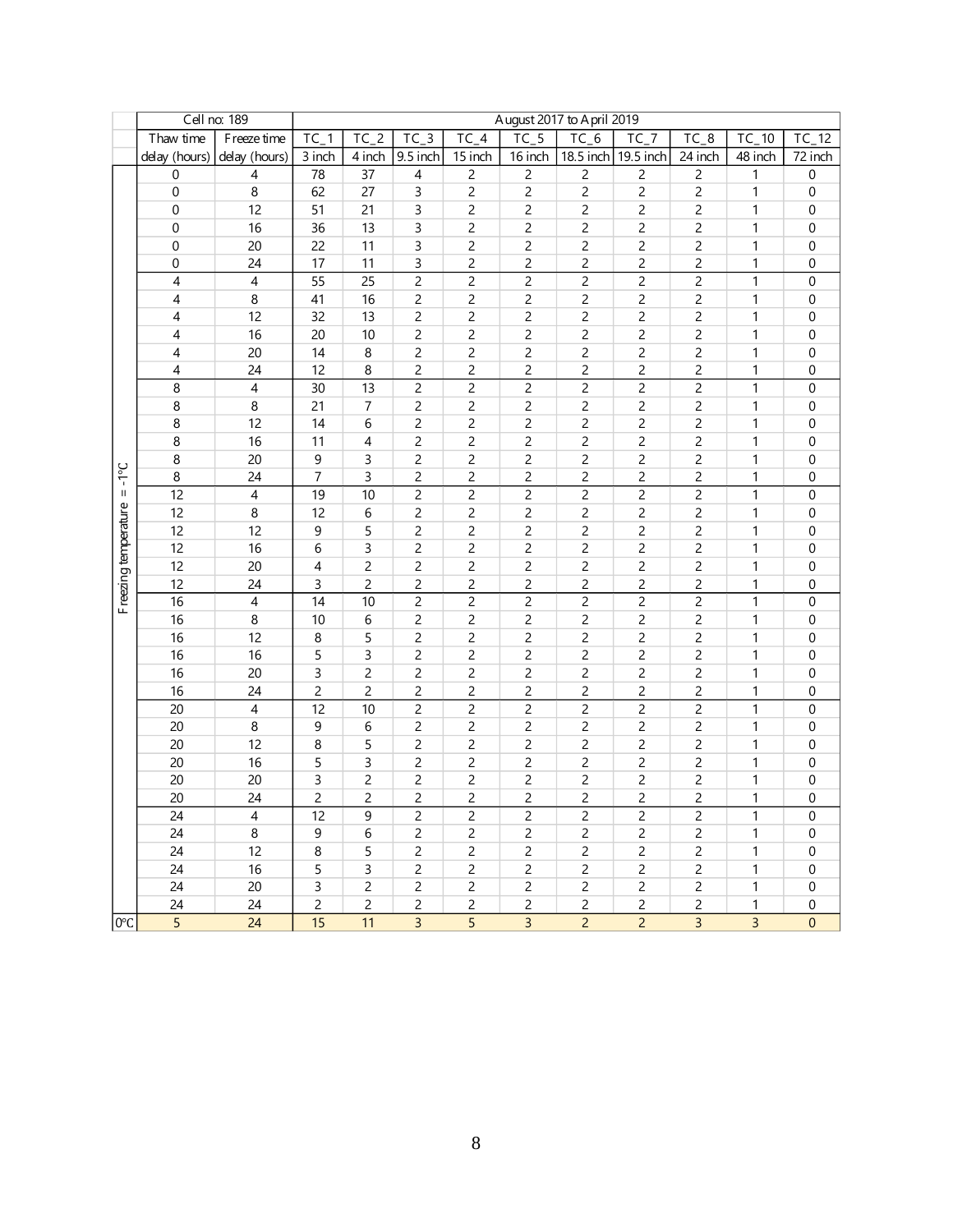|                      |                | Cell no: 127   |                          |                |                |                              | August 2017 to April 2019 |                |                |                         |                  |                  |
|----------------------|----------------|----------------|--------------------------|----------------|----------------|------------------------------|---------------------------|----------------|----------------|-------------------------|------------------|------------------|
|                      | Thaw time      | F reeze time   | $TC_1$                   | $TC_2$         | $TC_3$         | $\overline{TC}$ <sub>4</sub> | $TC_5$                    | $TC_6$         | $TC_7$         | $TC_8$                  | $TC_10$          | 12<br>TC         |
|                      | delay (hours)  | delay (hours)  | 3 inch                   | 4 inch         | 6.5 inch       | 9 inch                       | 10 inch                   | 12 inch        | 18 inch        | 24 inch                 | 48 inch          | 72 inch          |
|                      | 0              | 4              | 103                      | 80             | 13             | 4                            | 5                         | 3              | 2              | $\overline{c}$          | 1                | $\boldsymbol{0}$ |
|                      | 0              | 8              | 78                       | 62             | 10             | 4                            | 5                         | 3              | $\overline{c}$ | $\overline{c}$          | $\mathbf{1}$     | $\boldsymbol{0}$ |
|                      | 0              | 12             | 52                       | 45             | $\overline{7}$ | 4                            | $\overline{4}$            | 3              | 2              | 2                       | 0                | 0                |
|                      | 0              | 16             | 35                       | 29             | $\overline{7}$ | 3                            | $\overline{4}$            | 3              | 2              | $\overline{c}$          | 0                | 0                |
|                      | 0              | 20             | 20                       | 18             | 7              | 2                            | 3                         | 3              | 2              | $\overline{\mathbf{c}}$ | 0                | 0                |
|                      | 0              | 24             | 19                       | 18             | 5              | 2                            | 3                         | 3              | 2              | $\overline{\mathbf{c}}$ | 0                | 0                |
|                      | 4              | $\overline{4}$ | 93                       | 69             | 9              | 4                            | 4                         | 3              | $\overline{c}$ | $\overline{c}$          | $\mathbf{1}$     | 0                |
|                      | 4              | 8              | 69                       | 54             | $\overline{7}$ | 4                            | $\overline{4}$            | 3              | $\overline{c}$ | $\overline{\mathbf{c}}$ | 1                | 0                |
|                      | 4              | 12             | 45                       | 39             | 5              | 4                            | 3                         | 3              | $\overline{c}$ | $\overline{c}$          | 0                | 0                |
|                      | 4              | 16             | 29                       | 24             | 5              | 3                            | 3                         | 3              | $\overline{c}$ | $\overline{c}$          | 0                | 0                |
|                      | 4              | 20             | 17                       | 17             | 5              | $\overline{c}$               | $\overline{c}$            | 3              | $\overline{c}$ | $\overline{c}$          | 0                | 0                |
|                      | 4              | 24             | 16                       | 17             | 3              | 2                            | $\overline{c}$            | 3              | $\overline{c}$ | $\overline{\mathbf{c}}$ | 0                | 0                |
|                      | 8              | $\overline{4}$ | 55                       | 39             | 8              | $\overline{4}$               | $\overline{4}$            | 3              | $\overline{c}$ | $\overline{c}$          | $\mathbf{1}$     | $\boldsymbol{0}$ |
|                      | 8              | 8              | 35                       | 26             | 7              | 4                            | 4                         | 3              | 2              | 2                       | 1                | 0                |
|                      | 8              | 12             | 20                       | 17             | 5              | 4                            | 3                         | 3              | 2              | 2                       | 0                | 0                |
|                      | 8              | 16             | 11                       | 9              | 5              | 3                            | 3                         | 3              | 2              | $\overline{c}$          | 0                | 0                |
|                      | 8              | 20             | 10                       | 8              | 5              | 2                            | 2                         | 3              | $\overline{c}$ | $\overline{c}$          | 0                | 0                |
| $3 - 1 = 3$          | 8              | 24             | 9                        | $\, 8$         | 3              | 2                            | $\overline{c}$            | 3              | $\overline{c}$ | $\overline{c}$          | $\boldsymbol{0}$ | $\boldsymbol{0}$ |
|                      | 12             | 4              | 45                       | 32             | 8              | 4                            | 4                         | 3              | $\overline{c}$ | $\overline{c}$          | $\mathbf{1}$     | $\boldsymbol{0}$ |
|                      | 12             | $\bf8$         | 27                       | 20             | $\overline{7}$ | 4                            | 4                         | 3              | $\overline{c}$ | $\overline{c}$          | $\mathbf{1}$     | $\boldsymbol{0}$ |
|                      | 12             | 12             | 13                       | 12             | 5              | 4                            | 3                         | 3              | $\overline{c}$ | $\overline{c}$          | $\boldsymbol{0}$ | 0                |
|                      | 12             | 16             | 9                        | $\, 8$         | 5              | 3                            | 3                         | 3              | $\overline{c}$ | $\overline{c}$          | 0                | 0                |
|                      | 12             | 20             | 8                        | $\overline{7}$ | 5              | $\overline{c}$               | $\overline{c}$            | 3              | $\overline{c}$ | $\overline{c}$          | $\boldsymbol{0}$ | 0                |
|                      | 12             | 24             | 7                        | 7              | 3              | 2                            | $\overline{c}$            | 3              | $\overline{c}$ | $\overline{c}$          | $\boldsymbol{0}$ | $\boldsymbol{0}$ |
| Freezing temperature | 16             | 4              | 26                       | 20             | 8              | 4                            | 4                         | 3              | $\overline{c}$ | $\overline{c}$          | $\mathbf{1}$     | $\boldsymbol{0}$ |
|                      | 16             | 8              | 16                       | 15             | 7              | 4                            | $\overline{4}$            | 3              | 2              | $\overline{c}$          | 1                | 0                |
|                      | 16             | 12             | 9                        | 9              | 5              | 4                            | 3                         | 3              | 2              | $\overline{c}$          | 0                | 0                |
|                      | 16             | 16             | 6                        | 5              | 5              | 3                            | 3                         | 3              | $\overline{c}$ | $\overline{c}$          | 0                | 0                |
|                      | 16             | 20             | 5                        | 4              | 5              | $\overline{c}$               | $\overline{c}$            | 3              | $\overline{c}$ | $\overline{c}$          | 0                | 0                |
|                      | 16             | 24             | 5                        | 4              | 3              | 2                            | 2                         | 3              | $\overline{c}$ | $\overline{\mathbf{c}}$ | 0                | 0                |
|                      | 20             | 4              | 21                       | 16             | 6              | 4                            | 4                         | $\overline{3}$ | $\overline{c}$ | $\overline{c}$          | $\mathbf{1}$     | $\boldsymbol{0}$ |
|                      | 20             | 8              | 13                       | 12             | 6              | 4                            | 4                         | 3              | $\overline{c}$ | $\overline{c}$          | $\mathbf{1}$     | 0                |
|                      | 20             | 12             | 8                        | 8              | 4              | 4                            | 3                         | 3              | $\overline{c}$ | $\overline{c}$          | 0                | 0                |
|                      | 20             | 16             | 5                        | 5              | 4              | 3                            | 3                         | 3              | $\overline{c}$ | $\overline{c}$          | 0                | $\boldsymbol{0}$ |
|                      | 20             | 20             | 4                        | 4              | 4              | 2                            | 2                         | 3              | 2              | $\overline{c}$          | 0                | $\pmb{0}$        |
|                      | 20             | 24             | 4                        | 4              | 3              | 2                            | $\overline{c}$            | 3              | 2              | $\overline{c}$          | $\boldsymbol{0}$ | 0                |
|                      | 24             | 4              | 19                       | 16             | 6              | 4                            | 4                         | 3              | 2              | 2                       | 1                | 0                |
|                      | 24             | 8              | 12                       | 12             | 6              | 4                            | 4                         | $\mathsf{3}$   | 2              | $\overline{c}$          | 1                | 0                |
|                      | 24             | 12             | 8                        | 8              | 4              | 4                            | 3                         | $\mathsf{3}$   | 2              | $\sqrt{2}$              | $\boldsymbol{0}$ | 0                |
|                      | 24             | 16             | 5                        | 5              | 4              | 3                            | $\mathsf{3}$              | $\mathsf{3}$   | 2              | $\overline{c}$          | $\boldsymbol{0}$ | 0                |
|                      | 24             | 20             | $\overline{4}$           | $\overline{4}$ | $\overline{4}$ | $\overline{2}$               | $\overline{c}$            | 3              | 2              | $\sqrt{2}$              | 0                | 0                |
|                      | 24             | 24             | $\overline{\mathcal{A}}$ | $\sqrt{4}$     | 3              | $\overline{c}$               | $\overline{c}$            | 3              | $\overline{c}$ | $\overline{c}$          | $\boldsymbol{0}$ | 0                |
| 0°C                  | $\overline{5}$ | 24             | 18                       | 16             | $\bf 8$        | $\overline{7}$               | $\overline{5}$            | $6\phantom{a}$ | $\overline{2}$ | $\overline{2}$          | $\overline{2}$   | $\pmb{0}$        |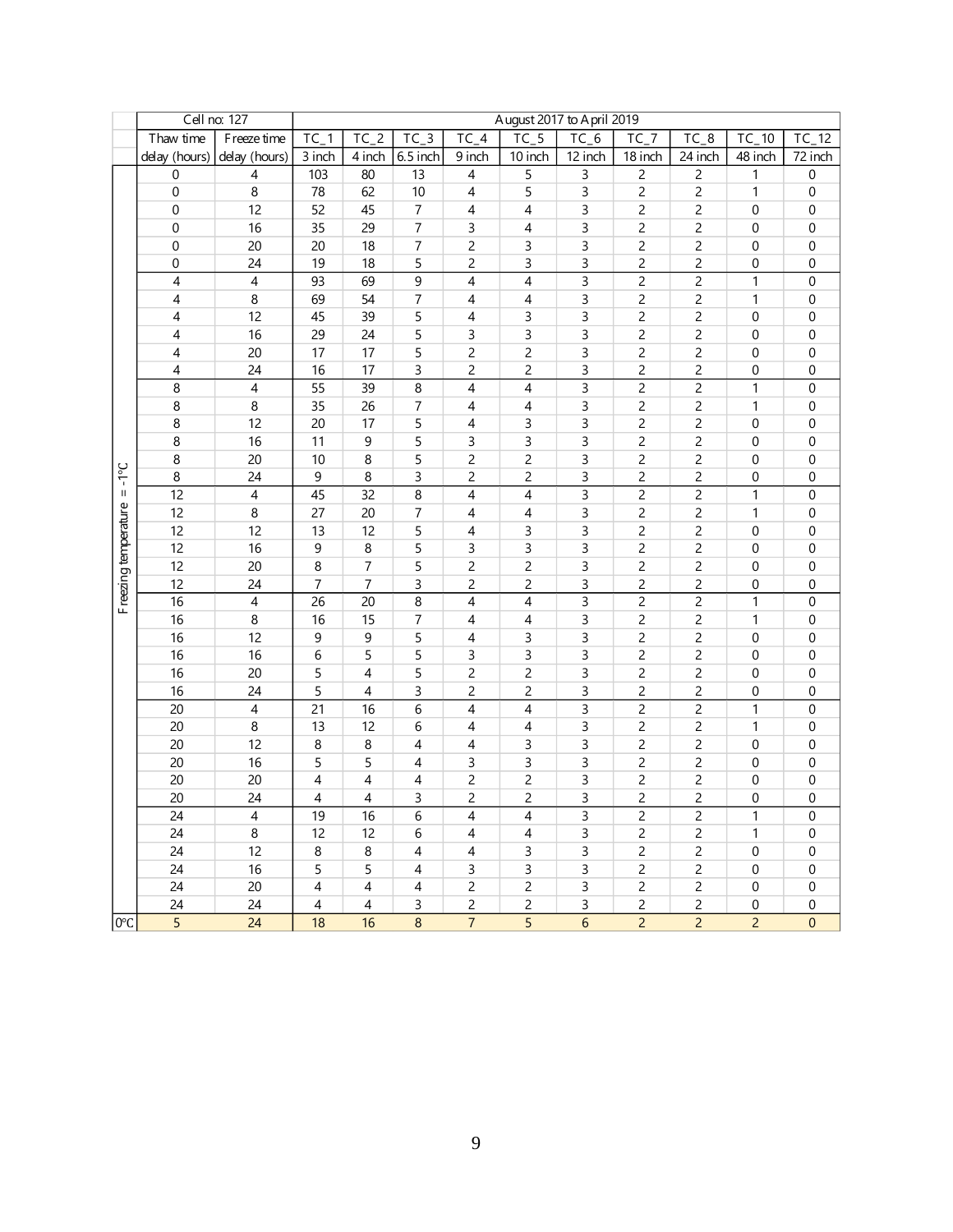|                      |                  | Cell no: 728             |                  |                  |                |                              | August 2017 to April 2019 |                |                |                |                  |                  |
|----------------------|------------------|--------------------------|------------------|------------------|----------------|------------------------------|---------------------------|----------------|----------------|----------------|------------------|------------------|
|                      | Thaw time        | F reeze time             | $TC_1$           | $TC_2$           | $TC_3$         | $\overline{TC}$ <sub>4</sub> | $TC_5$                    | $TC_6$         | $TC_7$         | $TC_8$         | TC<br>$-10$      | $TC_12$          |
|                      | delay (hours)    | delay (hours)            | 3 inch           | 4 inch           | 6.5 inch       | 9 inch                       | 10 inch                   | 14 inch        | 18.5 inch      | 24 inch        | 48 inch          | 72 inch          |
|                      | $\boldsymbol{0}$ | $\overline{4}$           | 54               | 40               | 6              | 5                            | 6                         | $\overline{c}$ | $\overline{c}$ | $\overline{c}$ | $\boldsymbol{0}$ | $\boldsymbol{0}$ |
|                      | $\boldsymbol{0}$ | 8                        | 40               | 26               | 6              | 5                            | 5                         | $\overline{c}$ | $\overline{c}$ | $\overline{c}$ | $\boldsymbol{0}$ | $\boldsymbol{0}$ |
|                      | $\mathbf 0$      | 12                       | 23               | 18               | 5              | 5                            | 5                         | $\overline{c}$ | $\overline{c}$ | $\overline{c}$ | $\boldsymbol{0}$ | $\boldsymbol{0}$ |
|                      | 0                | 16                       | 16               | 13               | 4              | 4                            | 5                         | $\overline{c}$ | 2              | $\overline{c}$ | $\boldsymbol{0}$ | $\boldsymbol{0}$ |
|                      | 0                | 20                       | 12               | 11               | 4              | 4                            | 4                         | $\overline{c}$ | $\overline{c}$ | 2              | 0                | 0                |
|                      | 0                | 24                       | 11               | 10               | 3              | 4                            | 4                         |                | $\overline{c}$ | $\overline{c}$ | 0                | 0                |
|                      | 4                | $\overline{\mathcal{A}}$ | 44               | 33               | 5              | 4                            | 5                         | $\overline{c}$ | $\overline{c}$ | $\overline{c}$ | $\boldsymbol{0}$ | $\boldsymbol{0}$ |
|                      | 4                | 8                        | 33               | 20               | 5              | 4                            | $\overline{4}$            | $\overline{c}$ | $\overline{c}$ | $\overline{c}$ | $\pmb{0}$        | $\boldsymbol{0}$ |
|                      | 4                | 12                       | 18               | 14               | 4              | 4                            | 4                         | 2              | $\overline{c}$ | $\overline{c}$ | 0                | $\boldsymbol{0}$ |
|                      | 4                | 16                       | 12               | 10               | 3              | 3                            | 4                         | $\overline{c}$ | $\overline{c}$ | $\overline{c}$ | 0                | 0                |
|                      | 4                | 20                       | 10               | 10               | 3              | 3                            | 3                         | $\overline{c}$ | $\overline{c}$ | $\overline{c}$ | 0                | 0                |
|                      | 4                | 24                       | $\boldsymbol{9}$ | $\boldsymbol{9}$ | $\overline{c}$ | 3                            | 3                         | $\overline{c}$ | $\overline{c}$ | $\overline{c}$ | 0                | 0                |
|                      | $\bf 8$          | $\overline{4}$           | 32               | 24               | 5              | $\overline{4}$               | 5                         | $\mathsf{2}\,$ | $\overline{c}$ | $\overline{c}$ | $\boldsymbol{0}$ | $\boldsymbol{0}$ |
|                      | 8                | 8                        | 22               | 13               | 5              | 4                            | 4                         | $\overline{c}$ | 2              | 2              | $\pmb{0}$        | $\boldsymbol{0}$ |
|                      | 8                | 12                       | 12               | 11               | 4              | 4                            | 4                         | 2              | 2              | 2              | 0                | $\boldsymbol{0}$ |
|                      | 8                | 16                       | 9                | 8                | 3              | 3                            | 4                         | $\overline{c}$ | 2              | 2              | 0                | 0                |
|                      | 8                | 20                       | 9                | 8                | 3              | 3                            | 3                         | $\overline{c}$ | $\overline{c}$ | $\overline{c}$ | 0                | 0                |
| $3^{\circ}$          | $\bf 8$          | 24                       | $\bf 8$          | $\overline{7}$   | $\overline{c}$ | 3                            | 3                         | $\overline{c}$ | $\overline{c}$ | $\overline{c}$ | 0                | $\boldsymbol{0}$ |
| $\rm H$              | 12               | $\overline{4}$           | 24               | 20               | 5              | 4                            | 5                         | $\overline{c}$ | $\overline{c}$ | $\overline{c}$ | 0                | $\boldsymbol{0}$ |
|                      | 12               | $\bf 8$                  | 17               | 10               | 5              | 4                            | 4                         | 2              | $\overline{c}$ | $\overline{c}$ | 0                | $\boldsymbol{0}$ |
|                      | 12               | 12                       | 11               | 9                | 4              | 4                            | 4                         | $\overline{c}$ | $\overline{c}$ | $\overline{c}$ | $\boldsymbol{0}$ | 0                |
|                      | 12               | 16                       | 8                | 6                | 3              | 3                            | 4                         | $\overline{c}$ | $\overline{c}$ | $\overline{c}$ | $\boldsymbol{0}$ | 0                |
|                      | 12               | 20                       | 8                | 6                | 3              | 3                            | 3                         | $\overline{c}$ | $\overline{c}$ | $\overline{c}$ | $\boldsymbol{0}$ | 0                |
|                      | 12               | 24                       | 7                | 5                | 2              | 3                            | 3                         | $\overline{c}$ | $\overline{c}$ | $\overline{c}$ | $\boldsymbol{0}$ | $\boldsymbol{0}$ |
| Freezing temperature | 16               | $\overline{\mathcal{A}}$ | 16               | 14               | 5              | 4                            | 5                         | $\overline{c}$ | $\overline{c}$ | $\overline{c}$ | $\boldsymbol{0}$ | $\boldsymbol{0}$ |
|                      | 16               | 8                        | 12               | 9                | 5              | 4                            | $\overline{4}$            | 2              | 2              | $\overline{c}$ | $\boldsymbol{0}$ | $\boldsymbol{0}$ |
|                      | 16               | 12                       | 7                | 8                | 4              | 4                            | 4                         | $\overline{c}$ | $\overline{c}$ | $\overline{c}$ | 0                | 0                |
|                      | 16               | 16                       | 5                | 5                | 3              | 3                            | 4                         |                | $\overline{c}$ | $\overline{c}$ | 0                | 0                |
|                      | 16               | 20                       | 5                | 5                | 3              | 3                            | 3                         | $\overline{c}$ | $\overline{c}$ | $\overline{c}$ | $\boldsymbol{0}$ | $\boldsymbol{0}$ |
|                      | 16               | 24                       | $\overline{4}$   | 4                | $\overline{c}$ | 3                            | 3                         | 2              | $\overline{c}$ | $\overline{c}$ | 0                | $\boldsymbol{0}$ |
|                      | 20               | $\overline{4}$           | 12               | 9                | 5              | 4                            | 5                         | $\overline{c}$ | $\overline{c}$ | $\overline{c}$ | 0                | $\boldsymbol{0}$ |
|                      | 20               | $\bf8$                   | 9                | 7                | 5              | 4                            | 4                         | $\overline{c}$ | $\overline{c}$ | $\overline{c}$ | $\boldsymbol{0}$ | 0                |
|                      | 20               | 12                       | $\overline{7}$   | 7                | 4              | 4                            | 4                         | $\overline{c}$ | $\overline{c}$ | $\overline{c}$ | 0                | 0                |
|                      | 20               | 16                       | 5                | 5                | 3              | 3                            | 4                         | $\overline{c}$ | $\overline{c}$ | $\overline{c}$ | 0                | 0                |
|                      | 20               | 20                       | 5                | 5                | 3              | 3                            | 3                         | 2              | 2              | $\overline{c}$ | $\boldsymbol{0}$ | $\boldsymbol{0}$ |
|                      | 20               | 24                       | 4                | 4                | $\overline{c}$ | 3                            | 3                         | 2              | 2              | $\overline{c}$ | 0                | $\boldsymbol{0}$ |
|                      | 24               | $\overline{4}$           | 12               | 9                | 5              | 4                            | 5                         | 2              | 2              | 2              | 0                | 0                |
|                      | 24               | 8                        | 9                | 7                | 5              | 4                            | 4                         | 2              | 2              | 2              | 0                | 0                |
|                      | 24               | 12                       | $\overline{7}$   | 7                | 4              | 4                            | 4                         | 2              | 2              | 2              | $\pmb{0}$        | 0                |
|                      | 24               | 16                       | 5                | 5                | 3              | 3                            | 4                         | $\overline{c}$ | 2              | $\overline{c}$ | $\pmb{0}$        | 0                |
|                      | 24               | $20\,$                   | 5                | 5                | 3              | $\mathsf{3}$                 | 3                         | $\overline{c}$ | 2              | $\overline{c}$ | $\pmb{0}$        | $\boldsymbol{0}$ |
|                      | 24               | 24                       | $\overline{4}$   | $\overline{4}$   | 2              | 3                            | 3                         | 2              | 2              | $\overline{c}$ | 0                | 0                |
| $0^{\circ}$          | $\overline{5}$   | 24                       | 11               | 10               | $\overline{6}$ | $\overline{6}$               | $\overline{7}$            | $\overline{3}$ | $\overline{3}$ | $\overline{2}$ | $\mathbf{1}$     | $\pmb{0}$        |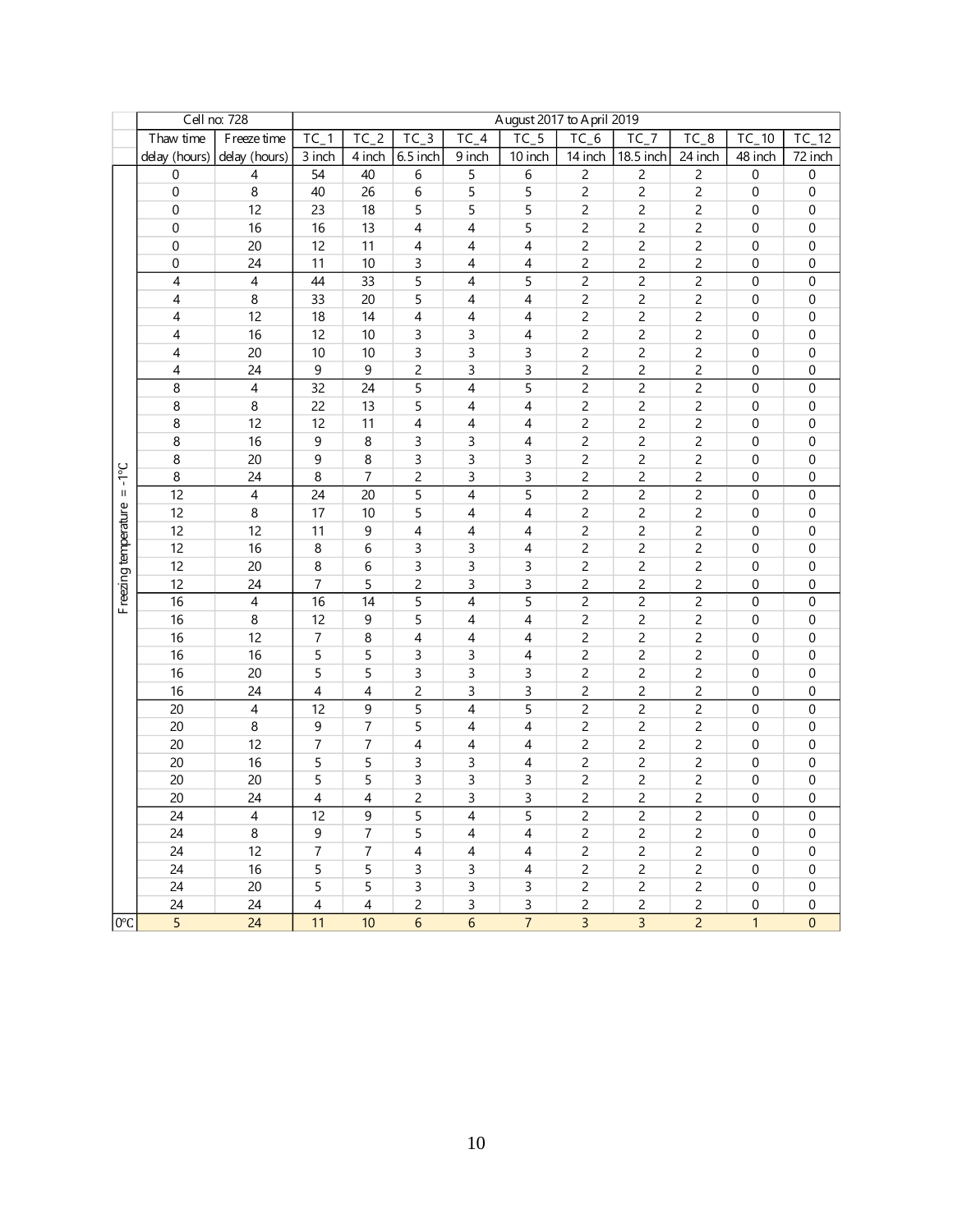|                      |                | K oochiching    |                 |                 |                |                     |                |                | 2005 to 2011 |        |        |                |                     |              |
|----------------------|----------------|-----------------|-----------------|-----------------|----------------|---------------------|----------------|----------------|--------------|--------|--------|----------------|---------------------|--------------|
|                      | Thaw time      | F reeze time    | TC 040          | TC 070          | TC 090         | $\overline{TC}$ 180 | TC 240         | TC 300         | TC 360       | TC 420 | TC 480 | TC 540         | $\overline{TC}$ 600 | TC_720       |
|                      | delay (hours)  | delay (hours)   | $\overline{4}$  | $\overline{7}$  | 9              | 18                  | 24             | 30             | 36           | 42     | 48     | 54             | 60                  | 72           |
|                      | $\mathbf 0$    | 4               | 65              | 29              | $\overline{7}$ | $6\overline{6}$     | $\overline{6}$ | 6              | 6            | 6      | 6      | $\overline{5}$ | $\overline{7}$      | $\mathbf{1}$ |
|                      | $\mathbf 0$    | 8               | 41              | 16              | $\overline{7}$ | 6                   | 6              | 6              | 6            | 6      | 6      | 5              | $\overline{7}$      | 1            |
|                      | 0              | 12              | 23              | 12              | $\overline{7}$ | 6                   | 6              | 6              | 6            | 6      | 6      | 5              | 5                   | $\mathbf{1}$ |
|                      | $\mathbf 0$    | 16              | 17              | 11              | $\overline{7}$ | 6                   | 6              | 6              | 6            | 6      | 6      | 5              | $\sqrt{4}$          | 0            |
|                      | $\mathbf 0$    | 20              | 13              | 9               | $\overline{7}$ | 6                   | 6              | 6              | 6            | 6      | 6      | 5              | $\overline{4}$      | 0            |
|                      | 0              | 24              | 12              | 9               | $\overline{7}$ | 6                   | 6              | 6              | 6            | 6      | 6      | 5              | 3                   | 0            |
|                      | $\overline{4}$ | $\overline{4}$  | 61              | 27              | $\overline{7}$ | $\sqrt{6}$          | 6              | 6              | $\sqrt{6}$   | 6      | 6      | 5              | 5                   | $\mathbf{1}$ |
|                      | 4              | 8               | 37              | 14              | $\overline{7}$ | 6                   | 6              | 6              | 6            | 6      | 6      | 5              | 5                   | 1            |
|                      | 4              | 12              | 21              | 12              | $\overline{7}$ | 6                   | 6              | 6              | 6            | 6      | 6      | 5              | 5                   | $\mathbf{1}$ |
|                      | $\overline{4}$ | 16              | 16              | 11              | $\overline{7}$ | 6                   | 6              | 6              | 6            | 6      | 6      | 5              | $\overline{4}$      | 0            |
|                      | $\overline{4}$ | 20              | 13              | 9               | $\overline{7}$ | 6                   | 6              | 6              | 6            | 6      | 6      | 5              | $\overline{4}$      | 0            |
|                      | $\overline{4}$ | 24              | 12              | 9               | $\overline{7}$ | 6                   | 6              | 6              | 6            | 6      | 6      | 5              | 3                   | 0            |
|                      | 8              | $\overline{4}$  | 44              | 19              | $\overline{7}$ | 6                   | 6              | 6              | 6            | 6      | 6      | 5              | 5                   | $\mathbf{1}$ |
|                      | 8              | 8               | 25              | 12              | $\overline{7}$ | 6                   | 6              | 6              | 6            | 6      | 6      | 5              | 5                   | $\mathbf{1}$ |
|                      | 8              | 12              | 16              | 10              | $\overline{7}$ | 6                   | 6              | 6              | 6            | 6      | 6      | 5              | 5                   | $\mathbf{1}$ |
|                      | 8              | 16              | 13              | 9               | $\overline{7}$ | 6                   | 6              | 6              | 6            | 6      | 6      | 5              | $\overline{4}$      | 0            |
|                      | 8              | 20              | 12              | 8               | $\overline{7}$ | 6                   | 6              | 6              | $\,6\,$      | 6      | 6      | 5              | $\overline{4}$      | $\Omega$     |
| $3 - 1 - 5$          | 8              | 24              | 11              | 8               | $\overline{7}$ | 6                   | 6              | 6              | 6            | 6      | 6      | 5              | 3                   | 0            |
|                      | 12             | $\overline{4}$  | $\overline{25}$ | $\overline{14}$ | $\overline{7}$ | 6                   | 6              | 6              | $\,6\,$      | 6      | 6      | 5              | 5                   | $\mathbf{1}$ |
|                      | 12             | 8               | 14              | 10              | $\overline{7}$ | 6                   | 6              | 6              | 6            | 6      | 6      | 5              | 5                   | $\mathbf{1}$ |
|                      | 12             | 12              | 9               | 9               | $\overline{7}$ | 6                   | 6              | 6              | 6            | 6      | 6      | 5              | 5                   | $\mathbf{1}$ |
|                      | 12             | 16              | 8               | 8               | $\overline{7}$ | 6                   | 6              | 6              | 6            | 6      | 6      | 5              | $\overline{4}$      | 0            |
|                      | 12             | 20              | 8               | $\overline{7}$  | $\overline{7}$ | 6                   | 6              | 6              | 6            | 6      | 6      | 5              | $\sqrt{4}$          | $\mathbf{0}$ |
|                      | 12             | 24              | 8               | $\overline{7}$  | $\overline{7}$ | 6                   | 6              | 6              | 6            | 6      | 6      | 5              | 3                   | 0            |
| Freezing temperature | 16             | $\overline{4}$  | 17              | 13              | $\overline{7}$ | 6                   | 6              | 6              | $\,6\,$      | 6      | 6      | 5              | 5                   | 1            |
|                      | 16             | 8               | 12              | 10              | $\overline{7}$ | 6                   | 6              | 6              | 6            | 6      | 6      | 5              | 5                   | $\mathbf{1}$ |
|                      | 16             | 12              | 8               | 9               | $\overline{7}$ | 6                   | 6              | 6              | 6            | 6      | 6      | 5              | 5                   | $\mathbf{1}$ |
|                      | 16             | 16              | $\overline{7}$  | 8               | $\overline{7}$ | 6                   | 6              | 6              | 6            | 6      | 6      | 5              | $\overline{4}$      | 0            |
|                      | 16             | 20              | $\overline{7}$  | $\overline{7}$  | $\overline{7}$ | 6                   | 6              | 6              | 6            | 6      | 6      | 5              | $\overline{4}$      | $\mathbf 0$  |
|                      | 16             | 24              | $\overline{7}$  | $\overline{7}$  | $\overline{7}$ | 6                   | 6              | 6              | 6            | 6      | 6      | 5              | 3                   | 0            |
|                      | 20             | $\overline{4}$  | 17              | 13              | $\overline{7}$ | 6                   | 6              | 6              | $\,6\,$      | 6      | 6      | 5              | 5                   | $\mathbf{1}$ |
|                      | 20             | 8               | 12              | 10              | $\overline{7}$ | 6                   | 6              | 6              | 6            | 6      | 6      | 5              | 5                   | 1            |
|                      | 20             | 12              | 8               | 9               | $\overline{7}$ | $\sqrt{6}$          | 6              | 6              | $\,6\,$      | 6      | 6      | 5              | 5                   | $\mathbf{1}$ |
|                      | 20             | 16              | $\overline{7}$  | 8               | $\overline{7}$ | 6                   | 6              | 6              | 6            | 6      | 6      | 5              | $\sqrt{4}$          | $\mathbf 0$  |
|                      | 20             | 20              | $\overline{7}$  | $\overline{7}$  | $\overline{7}$ | 6                   | 6              | 6              | 6            | 6      | 6      | 5              | $\overline{4}$      | 0            |
|                      | 20             | 24              | $\overline{7}$  | $\overline{7}$  | $\overline{7}$ | 6                   | 6              | 6              | 6            | 6      | 6      | 5              | 3                   | 0            |
|                      | 24             | $\overline{4}$  | 17              | 12              | 6              | 6                   | 6              | 6              | $\,6\,$      | 6      | 6      | 5              | 5                   | $\mathbf{1}$ |
|                      | 24             | 8               | 12              | 9               | 6              | 6                   | 6              | 6              | 6            | 6      | 6      | 5              | 5                   | 1            |
|                      | 24             | 12              | 8               | 8               | 6              | 6                   | 6              | 6              | 6            | 6      | 6      | 5              | 5                   | $\mathbf{1}$ |
|                      | 24             | 16              | $\overline{7}$  | $\overline{7}$  | 6              | 6                   | 6              | 6              | 6            | 6      | 6      | 5              | $\overline{4}$      | $\mathbf 0$  |
|                      | 24             | 20              | $\overline{7}$  | $\overline{7}$  | 6              | 6                   | 6              | 6              | 6            | 6      | 6      | 5              | $\overline{4}$      | 0            |
|                      | 24             | 24              | $\overline{7}$  | $\overline{7}$  | 6              | 6                   | 6              | 6              | 6            | 6      | 6      | 5              | 3                   | 0            |
| $0^{\circ}$ C        | 5              | $\overline{24}$ | $\overline{22}$ | $\overline{21}$ | 12             | $\overline{7}$      | 6              | $\overline{7}$ | 11           | 11     | 6      | $\overline{7}$ | 19                  | 14           |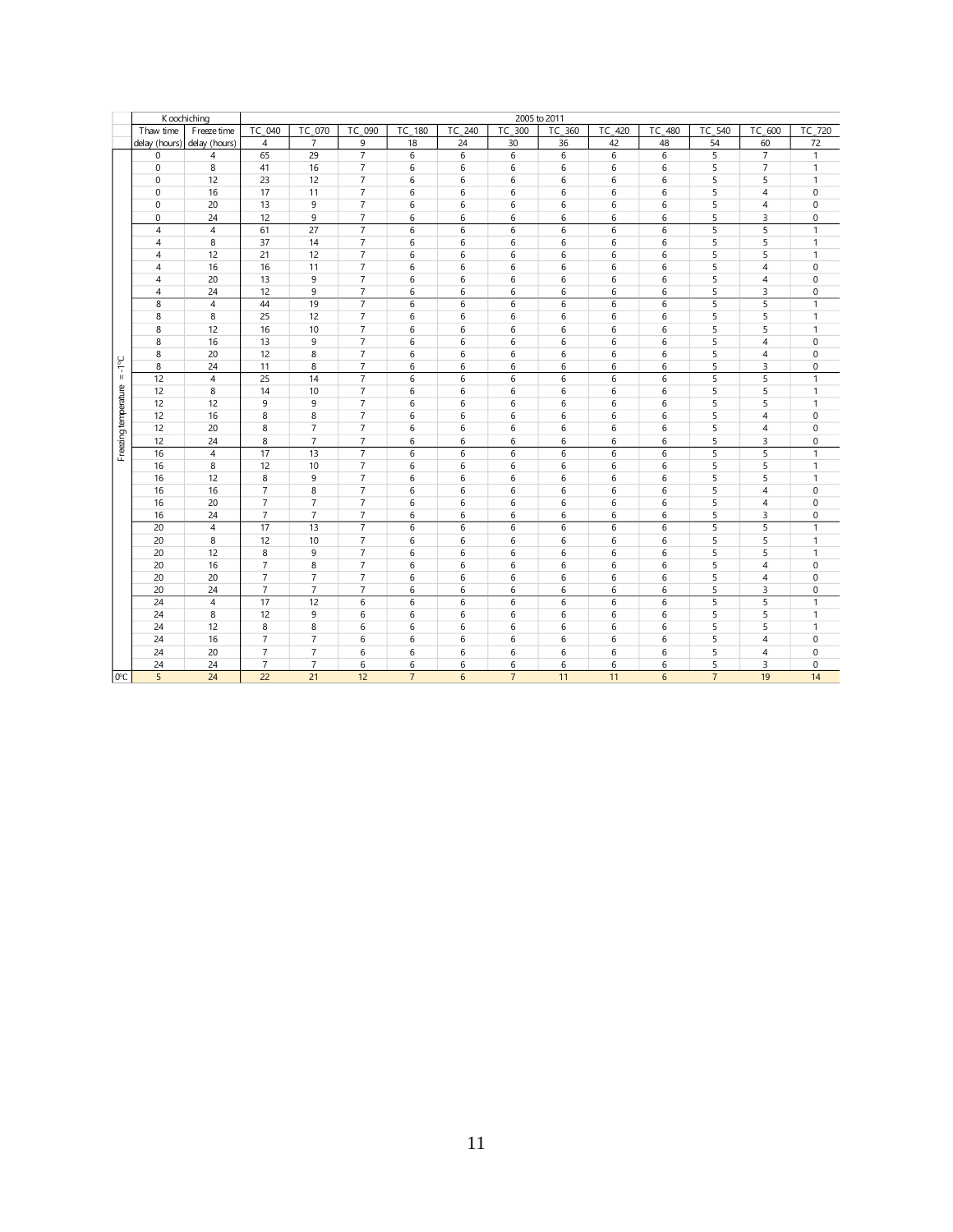|                      | K oochiching   |                |                 |    |    |                |                |    | 2012 to 2019                                                                     |                |                |                 |                   |                |
|----------------------|----------------|----------------|-----------------|----|----|----------------|----------------|----|----------------------------------------------------------------------------------|----------------|----------------|-----------------|-------------------|----------------|
|                      | Thaw time      | Freeze time    |                 |    |    |                |                |    | TEMP_080 TEMP_120 TEMP_150 TEMP_180 TEMP_210 TEMP_240 TEMP_360 TEMP_420 TEMP_480 |                |                | <b>TEMP 540</b> | TEMP 600 TEMP 640 |                |
|                      | delay (hours)  | delay (hours)  | 8               | 12 | 15 | 18             | 21             | 24 | 36                                                                               | 42             | 48             | 54              | 60                | 64             |
|                      | $\mathbf 0$    | 4              | $\overline{24}$ | 11 | 11 | $\overline{8}$ | $\overline{8}$ | 8  | 8                                                                                | $\overline{7}$ | $\overline{6}$ | $\overline{5}$  | $\overline{4}$    | $\overline{2}$ |
|                      | $\mathbf 0$    | 8              | 19              | 11 | 11 | 8              | 8              | 8  | 8                                                                                | 7              | 6              | 5               | $\overline{4}$    | 2              |
|                      | $\mathbf 0$    | 12             | 16              | 11 | 11 | 8              | 8              | 8  | 8                                                                                | $\overline{7}$ | 6              | 5               | $\overline{4}$    | $\overline{c}$ |
|                      | $\mathbf 0$    | 16             | 16              | 11 | 10 | 8              | 8              | 8  | 8                                                                                | $\overline{7}$ | 6              | 5               | $\overline{4}$    | $\overline{c}$ |
|                      | $\mathbf 0$    | 20             | 16              | 11 | 10 | 8              | 8              | 8  | 8                                                                                | $\overline{7}$ | 6              | 5               | $\overline{4}$    | $\overline{c}$ |
|                      | 0              | 24             | 16              | 11 | 10 | 8              | 8              | 8  | 8                                                                                | 7              | 6              | 5               | $\overline{4}$    | $\overline{c}$ |
|                      | $\overline{4}$ | $\sqrt{4}$     | 24              | 11 | 11 | 8              | 8              | 8  | 8                                                                                | $\overline{7}$ | 6              | 5               | $\overline{4}$    | $\overline{c}$ |
|                      | $\overline{4}$ | 8              | 19              | 11 | 11 | 8              | 8              | 8  | 8                                                                                | $\overline{7}$ | 6              | 5               | $\overline{4}$    | 2              |
|                      | $\overline{4}$ | 12             | 16              | 11 | 11 | 8              | 8              | 8  | 8                                                                                | $\overline{7}$ | 6              | 5               | $\overline{4}$    | $\overline{c}$ |
|                      | 4              | 16             | 16              | 11 | 10 | 8              | 8              | 8  | 8                                                                                | $\overline{7}$ | 6              | 5               | $\overline{4}$    | $\overline{c}$ |
|                      | $\overline{4}$ | 20             | 16              | 11 | 10 | 8              | 8              | 8  | 8                                                                                | $\overline{7}$ | 6              | 5               | $\overline{4}$    | $\overline{c}$ |
|                      | $\overline{4}$ | 24             | 16              | 11 | 10 | 8              | 8              | 8  | 8                                                                                | $\overline{7}$ | 6              | 5               | $\overline{4}$    | $\overline{c}$ |
|                      | 8              | $\overline{4}$ | 22              | 10 | 11 | 8              | 8              | 8  | 8                                                                                | $\overline{7}$ | 6              | 5               | $\overline{4}$    | $\overline{c}$ |
|                      | 8              | 8              | 18              | 10 | 11 | 8              | 8              | 8  | 8                                                                                | $\overline{7}$ | 6              | 5               | $\overline{4}$    | $\overline{c}$ |
|                      | 8              | 12             | 16              | 10 | 11 | 8              | 8              | 8  | 8                                                                                | $\overline{7}$ | 6              | 5               | $\overline{4}$    | $\overline{c}$ |
|                      | 8              | 16             | 16              | 10 | 10 | 8              | 8              | 8  | 8                                                                                | $\overline{7}$ | 6              | 5               | $\overline{4}$    | $\overline{c}$ |
|                      | 8              | 20             | 16              | 10 | 10 | 8              | 8              | 8  | 8                                                                                | $\overline{7}$ | 6              | 5               | $\overline{4}$    | $\overline{c}$ |
| $3\circ l - 1$       | 8              | 24             | 16              | 10 | 10 | 8              | 8              | 8  | 8                                                                                | $\overline{7}$ | 6              | 5               | 4                 | $\overline{c}$ |
|                      | 12             | $\overline{4}$ | 17              | 10 | 11 | $\overline{8}$ | 8              | 8  | $\overline{8}$                                                                   | $\overline{7}$ | $\overline{6}$ | $\overline{5}$  | $\overline{4}$    | $\overline{2}$ |
|                      | 12             | 8              | 15              | 10 | 11 | 8              | 8              | 8  | 8                                                                                | $\overline{7}$ | 6              | 5               | $\overline{4}$    | $\overline{c}$ |
|                      | 12             | 12             | 14              | 10 | 11 | 8              | 8              | 8  | 8                                                                                | $\overline{7}$ | 6              | 5               | 4                 | $\overline{c}$ |
|                      | 12             | 16             | 14              | 10 | 10 | 8              | 8              | 8  | 8                                                                                | $\overline{7}$ | 6              | 5               | $\overline{4}$    | $\overline{c}$ |
|                      | 12             | 20             | 14              | 10 | 10 | 8              | 8              | 8  | 8                                                                                | $\overline{7}$ | 6              | 5               | $\overline{4}$    | $\overline{c}$ |
|                      | 12             | 24             | 14              | 10 | 10 | 8              | 8              | 8  | 8                                                                                | $\overline{7}$ | 6              | 5               | 4                 | $\overline{c}$ |
| Freezing temperature | 16             | $\overline{4}$ | 12              | 9  | 10 | 8              | 8              | 8  | 8                                                                                | $\overline{7}$ | 6              | 5               | $\overline{4}$    | $\overline{c}$ |
|                      | 16             | 8              | 12              | 9  | 10 | 8              | 8              | 8  | 8                                                                                | $\overline{7}$ | 6              | 5               | $\overline{4}$    | $\overline{c}$ |
|                      | 16             | 12             | 12              | 9  | 10 | 8              | 8              | 8  | 8                                                                                | $\overline{7}$ | 6              | 5               | $\overline{4}$    | $\overline{c}$ |
|                      | 16             | 16             | 12              | 9  | 9  | 8              | 8              | 8  | 8                                                                                | $\overline{7}$ | 6              | 5               | $\overline{4}$    | $\overline{c}$ |
|                      | 16             | 20             | 12              | 9  | 9  | 8              | 8              | 8  | 8                                                                                | 7              | 6              | 5               | $\overline{4}$    | $\overline{c}$ |
|                      | 16             | 24             | 12              | 9  | 9  | 8              | 8              | 8  | 8                                                                                | $\overline{7}$ | 6              | 5               | $\overline{4}$    | $\overline{c}$ |
|                      | 20             | $\overline{4}$ | 11              | 8  | 10 | 8              | 8              | 8  | 8                                                                                | $\overline{7}$ | 6              | 5               | $\overline{4}$    | $\overline{c}$ |
|                      | 20             | 8              | 11              | 8  | 10 | 8              | 8              | 8  | 8                                                                                | $\overline{7}$ | 6              | 5               | $\overline{4}$    | $\overline{c}$ |
|                      | 20             | 12             | 11              | 8  | 10 | 8              | 8              | 8  | 8                                                                                | $\overline{7}$ | 6              | 5               | $\overline{4}$    | $\overline{c}$ |
|                      | 20             | 16             | 11              | 8  | 9  | 8              | 8              | 8  | 8                                                                                | $\overline{7}$ | 6              | 5               | $\overline{4}$    | $\overline{c}$ |
|                      | 20             | 20             | 11              | 8  | 9  | 8              | 8              | 8  | 8                                                                                | $\overline{7}$ | 6              | 5               | $\sqrt{4}$        | $\overline{c}$ |
|                      | 20             | 24             | 11              | 8  | 9  | 8              | 8              | 8  | 8                                                                                | $\overline{7}$ | 6              | 5               | $\overline{4}$    | $\overline{c}$ |
|                      | 24             | $\sqrt{4}$     | 10              | 8  | 10 | 8              | 8              | 8  | 8                                                                                | $\overline{7}$ | 6              | 5               | $\overline{4}$    | $\overline{c}$ |
|                      | 24             | 8              | 10              | 8  | 10 | 8              | 8              | 8  | 8                                                                                | $\overline{7}$ | 6              | 5               | $\overline{4}$    | $\overline{c}$ |
|                      | 24             | 12             | 10              | 8  | 10 | 8              | 8              | 8  | 8                                                                                | $\overline{7}$ | 6              | 5               | $\overline{4}$    | $\overline{c}$ |
|                      | 24             | 16             | 10              | 8  | 9  | 8              | 8              | 8  | 8                                                                                | $\overline{7}$ | 6              | 5               | $\overline{4}$    | $\overline{2}$ |
|                      | 24             | 20             | 10              | 8  | 9  | 8              | 8              | 8  | 8                                                                                | $\overline{7}$ | 6              | 5               | $\overline{4}$    | $\overline{2}$ |
|                      | 24             | 24             | 10              | 8  | 9  | 8              | 8              | 8  | 8                                                                                | $\overline{7}$ | 6              | 5               | 4                 | $\overline{c}$ |
| $0^{\circ}$ C        | $\overline{5}$ | 24             | 22              | 13 | 14 | 12             | 14             | 12 | 11                                                                               | 8              | 8              | $\overline{7}$  | 5                 | 5              |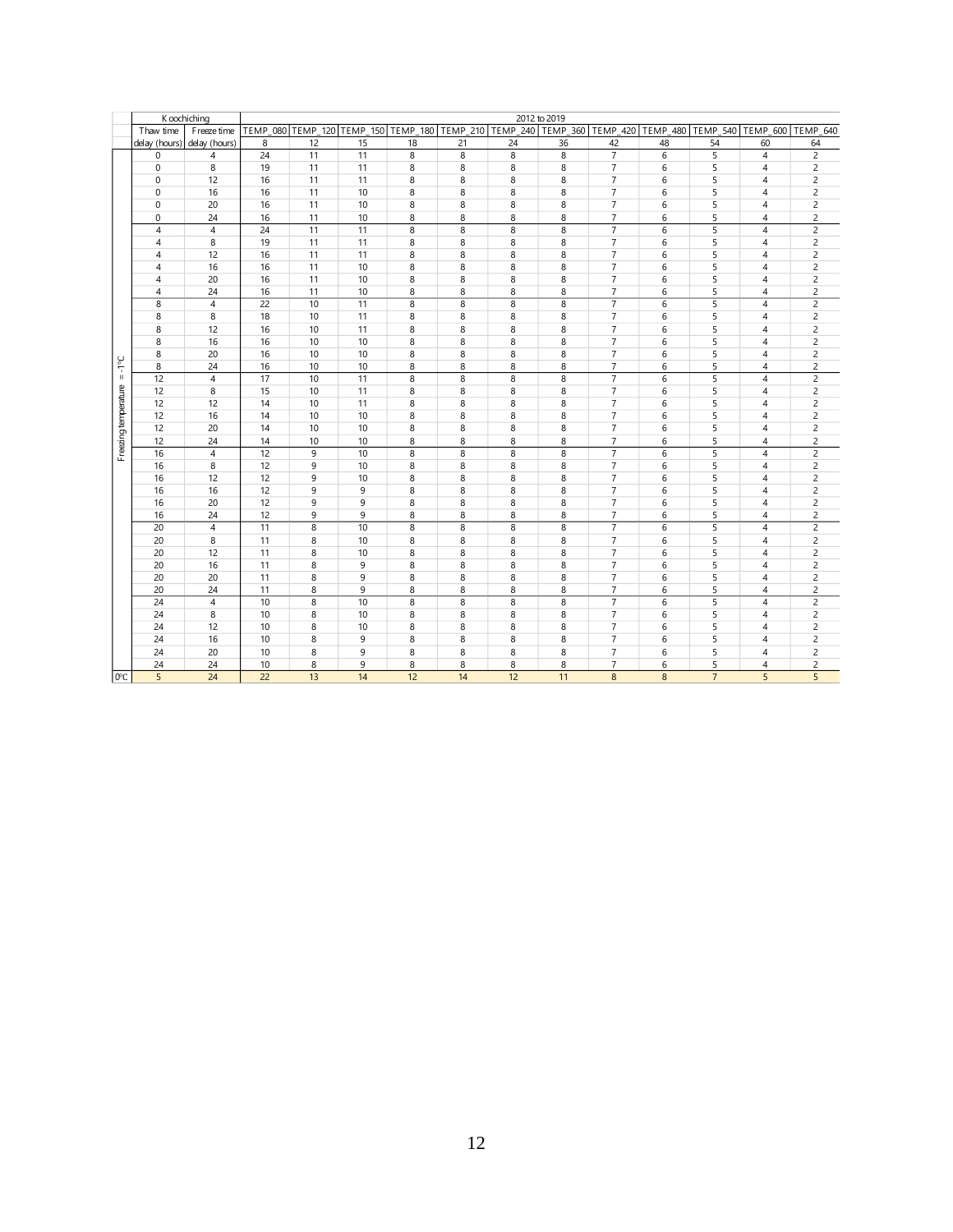|                      |                 | Olmsted        |                 |        |                 |        |                |                | 2000 to 2007   |                |              |                |                  |                  |
|----------------------|-----------------|----------------|-----------------|--------|-----------------|--------|----------------|----------------|----------------|----------------|--------------|----------------|------------------|------------------|
|                      | Thaw time       | F reeze time   | TC 060          | TC 090 | TC 120          | TC 180 | TC 300         | TC 360         | TC 420         | TC 480         | TC 600       | TC 720         | TC 840           | TC<br>960        |
|                      | delay (hours)   | delay (hours)  | 6               | 9      | 12              | 18     | 30             | 36             | 42             | 48             | 60           | 72             | 84               | 96               |
|                      | 0               | $\overline{4}$ | 39              | 19     | 14              | 10     | 9              | $\overline{7}$ | $\overline{5}$ | $\overline{4}$ | $\mathbf{1}$ | $\overline{1}$ | $\boldsymbol{0}$ | 1                |
|                      | $\mathbf 0$     | 8              | 36              | 17     | 13              | 10     | 9              | $\overline{7}$ | 5              | 4              | $\mathbf{1}$ | $\overline{1}$ | $\mathbf 0$      | $\mathbf{1}$     |
|                      | $\mathbf 0$     | 12             | 31              | 15     | 13              | 10     | 9              | $\overline{7}$ | 5              | $\overline{4}$ | $\mathbf{1}$ | $\overline{1}$ | 0                | 1                |
|                      | 0               | 16             | 24              | 13     | 12              | 10     | 9              | $\overline{7}$ | 5              | 4              | $\mathbf{1}$ | $\overline{1}$ | 0                | 1                |
|                      | 0               | 20             | 22              | 12     | 10              | 9      | 8              | 6              | $\overline{4}$ | 3              | $\mathbf 0$  | $\bf 0$        | 0                | $\bf 0$          |
|                      | $\mathbf 0$     | 24             | 22              | 12     | 10              | 9      | 8              | 6              | $\overline{4}$ | 3              | 0            | $\bf 0$        | 0                | $\bf 0$          |
|                      | $\overline{4}$  | $\overline{4}$ | 38              | 19     | 12              | 10     | 9              | $\overline{7}$ | 5              | 4              | $\mathbf{1}$ | $\overline{1}$ | $\mathbf 0$      | $\mathbf{1}$     |
|                      | $\overline{4}$  | 8              | 35              | 17     | 12              | 10     | 9              | $\overline{7}$ | 5              | $\overline{4}$ | $\mathbf{1}$ | $\overline{1}$ | 0                | $\mathbf{1}$     |
|                      | $\overline{4}$  | 12             | 31              | 15     | 12              | 10     | 9              | $\overline{7}$ | 5              | $\overline{4}$ | $\mathbf{1}$ | $\overline{1}$ | $\mathbf 0$      | $\mathbf{1}$     |
|                      | 4               | 16             | 24              | 13     | 12              | 10     | 9              | $\overline{7}$ | 5              | 4              | $\mathbf{1}$ | $\overline{1}$ | $\mathbf 0$      | $\mathbf{1}$     |
|                      | $\overline{4}$  | 20             | 22              | 12     | 10              | 9      | 8              | 6              | $\overline{4}$ | 3              | $\mathbf 0$  | $\mathbf 0$    | 0                | $\bf 0$          |
|                      | 4               | 24             | 22              | 12     | 10              | 9      | 8              | 6              | $\overline{4}$ | 3              | $\mathbf 0$  | $\bf 0$        | 0                | $\mathbf 0$      |
|                      | 8               | $\overline{4}$ | 34              | 18     | 12              | 10     | 8              | $\overline{7}$ | 5              | $\overline{4}$ | $\mathbf{1}$ | $\overline{1}$ | $\mathbf 0$      | $\mathbf{1}$     |
|                      | 8               | 8              | 32              | 16     | 12              | 10     | 8              | $\overline{7}$ | 5              | $\overline{4}$ | $\mathbf{1}$ | $\overline{1}$ | 0                | 1                |
|                      | 8               | 12             | 29              | 14     | 12              | 10     | 8              | $\overline{7}$ | 5              | $\overline{4}$ | $\mathbf{1}$ | $\overline{1}$ | 0                | 1                |
|                      | 8               | 16             | 22              | 12     | 12              | 10     | 8              | $\overline{7}$ | 5              | $\overline{4}$ | $\mathbf{1}$ | $\overline{1}$ | 0                | 1                |
|                      | 8               | 20             | 20              | 11     | 10              | 9      | $\overline{7}$ | 6              | $\overline{4}$ | 3              | $\mathbf 0$  | $\mathbf{0}$   | $\mathbf 0$      | $\bf 0$          |
| $3 \circ l - 1$      | 8               | 24             | 20              | 11     | 10              | 9      | $\overline{7}$ | 6              | $\overline{4}$ | 3              | $\mathbf 0$  | $\mathbf 0$    | 0                | $\mathbf 0$      |
|                      | 12              | $\overline{4}$ | $\overline{29}$ | 18     | 12              | 10     | 8              | $\overline{7}$ | 5              | $\overline{4}$ | $\mathbf{1}$ | $\overline{1}$ | 0                | $\mathbf{1}$     |
|                      | 12              | 8              | 27              | 16     | 12              | 10     | 8              | $\overline{7}$ | 5              | $\overline{4}$ | $\mathbf{1}$ | $\overline{1}$ | 0                | 1                |
|                      | 12              | 12             | 24              | 14     | 12              | 10     | 8              | $\overline{7}$ | 5              | $\overline{4}$ | $\mathbf{1}$ | $\overline{1}$ | $\mathbf 0$      | $\mathbf{1}$     |
|                      | 12              | 16             | 18              | 12     | 12              | 10     | 8              | $\overline{7}$ | 5              | 4              | $\mathbf{1}$ | $\overline{1}$ | 0                | 1                |
|                      | 12              | 20             | 16              | 11     | 10              | 9      | $\overline{7}$ | 6              | $\overline{4}$ | 3              | $\mathbf 0$  | $\mathbf{0}$   | 0                | $\mathbf 0$      |
|                      | 12              | 24             | 16              | 11     | 10              | 9      | $\overline{7}$ | 6              | $\overline{4}$ | 3              | 0            | $\mathbf 0$    | 0                | $\boldsymbol{0}$ |
| Freezing temperature | 16              | $\sqrt{4}$     | 25              | 17     | 12              | 10     | 8              | $\overline{7}$ | 5              | $\overline{4}$ | $\mathbf{1}$ | $\overline{1}$ | $\mathbf 0$      | $\mathbf{1}$     |
|                      | 16              | 8              | 23              | 15     | 12              | 10     | 8              | $\overline{7}$ | 5              | $\overline{4}$ | $\mathbf{1}$ | $\overline{1}$ | $\mathbf 0$      | $\mathbf{1}$     |
|                      | 16              | 12             | 21              | 14     | 12              | 10     | 8              | $\overline{7}$ | 5              | $\overline{4}$ | $\mathbf{1}$ | $\overline{1}$ | $\Omega$         | 1                |
|                      | 16              | 16             | 15              | 12     | 12              | 10     | 8              | $\overline{7}$ | 5              | $\overline{4}$ | $\mathbf{1}$ | $\overline{1}$ | $\mathbf 0$      | $\mathbf{1}$     |
|                      | 16              | 20             | 13              | 11     | 10              | 9      | $\overline{7}$ | 6              | $\overline{4}$ | 3              | 0            | $\mathbf 0$    | 0                | $\bf 0$          |
|                      | 16              | 24             | 13              | 11     | 10              | 9      | 7              | 6              | 4              | 3              | 0            | $\mathbf 0$    | 0                | 0                |
|                      | $\overline{20}$ | $\sqrt{4}$     | $\overline{23}$ | 16     | $\overline{11}$ | 10     | 8              | $\overline{7}$ | 5              | 4              | $\mathbf{1}$ | $\overline{1}$ | 0                | $\mathbf{1}$     |
|                      | 20              | 8              | 21              | 14     | 11              | 10     | 8              | $\overline{7}$ | 5              | $\overline{4}$ | $\mathbf{1}$ | $\overline{1}$ | 0                | $\mathbf{1}$     |
|                      | 20              | 12             | 19              | 13     | 11              | 10     | 8              | $\overline{7}$ | 5              | $\overline{4}$ | $\mathbf{1}$ | $\overline{1}$ | $\mathbf 0$      | $\mathbf{1}$     |
|                      | 20              | 16             | 14              | 12     | 11              | 10     | 8              | $\overline{7}$ | 5              | $\overline{4}$ | $\mathbf{1}$ | $\mathbf{1}$   | 0                | $\mathbf{1}$     |
|                      | 20              | 20             | 13              | 11     | 10              | 9      | $\overline{7}$ | 6              | 4              | 3              | $\bf 0$      | $\mathbf 0$    | 0                | $\bf 0$          |
|                      | 20              | 24             | 13              | 11     | 10              | 9      | $\overline{7}$ | 6              | 4              | 3              | 0            | $\mathbf 0$    | 0                | $\bf 0$          |
|                      | 24              | $\overline{4}$ | 21              | 16     | 11              | 10     | 8              | $\overline{7}$ | 5              | $\overline{4}$ | $\mathbf{1}$ | $\overline{1}$ | 0                | $\mathbf{1}$     |
|                      | 24              | 8              | 19              | 14     | 11              | 10     | 8              | $\overline{7}$ | 5              | $\overline{4}$ | $\mathbf{1}$ | $\overline{1}$ | 0                | 1                |
|                      | 24              | 12             | 17              | 13     | 11              | 10     | 8              | $\overline{7}$ | 5              | $\overline{4}$ | $\mathbf{1}$ | $\mathbf{1}$   | 0                | $\mathbf{1}$     |
|                      | 24              | 16             | 14              | 12     | 11              | 10     | 8              | $\overline{7}$ | 5              | $\overline{4}$ | $\mathbf{1}$ | $\overline{1}$ | 0                | 1                |
|                      | 24              | 20             | 13              | 11     | 10              | 9      | $\overline{7}$ | 6              | $\overline{4}$ | 3              | 0            | $\mathbf 0$    | 0                | $\bf 0$          |
|                      | 24              | 24             | 13              | 11     | 10              | 9      | $\overline{7}$ | 6              | $\overline{4}$ | 3              | $\Omega$     | $\mathbf{0}$   | 0                | $\mathbf 0$      |
| $0^{\circ}$ C        | 5               | 24             | 40              | 25     | 22              | 13     | 10             | 15             | 6              | 5              | $\Omega$     | $\Omega$       | $\Omega$         | $\Omega$         |